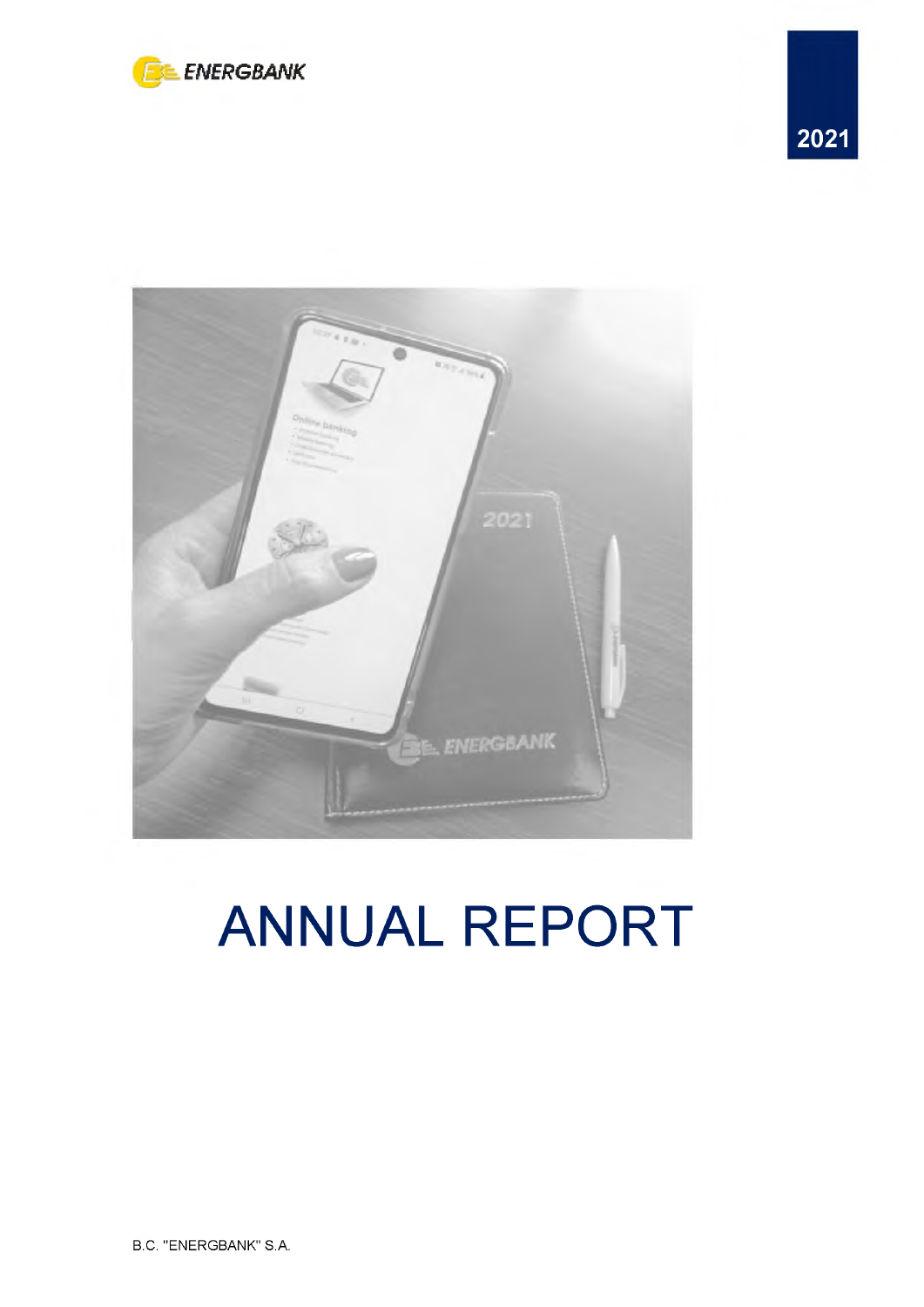<span id="page-1-0"></span>

Hereby Annual Management report C.B. ENERGBANK J.S.C. (hereinafter ENERGBANK) for the year 2021 (hereinafter referred to as the Report) includes the results of the bank's activity for the reporting period from 1st of January 2021 until 31st of December, 2021. The report has been prepared in accordance with the legislation of the Republic of Moldova, including:

- $\geq$  Law on the capital market no. 171 of 11.07.2012, with subsequent amendments and completions.<br>  $\geq$  Law on joint stock companies no. 1134-XIII of 02.04.1997. with subsequent amendments and
- Law on joint stock companies no. 1134-XIII of 02.04.1997, with subsequent amendments and completions.
- > Law on the activity of banks no. 202 of 06.10.2017, with subsequent amendments and completions.
- $\triangleright$  Law on accounting and financial reporting no. 287 of 15.12.2017, with subsequent amendments and completions.
- $\triangleright$  CNPF decree "On the approval of the Corporate Governance Code" no. 67/10 of 24.12.2015, with subsequent amendments and completions.

The financial data are presented in the report in accordance with the financial statements prepared in accordance with IFRS, except in cases with special indications. This report is approved by the C.B. ENERGBANK J.S.C. (Number 14 of 19.05.2022). The data in the Annual financial report were confirmed by the audit firm **I.C.S Baker Tilly Klitou and Partners Ltd**.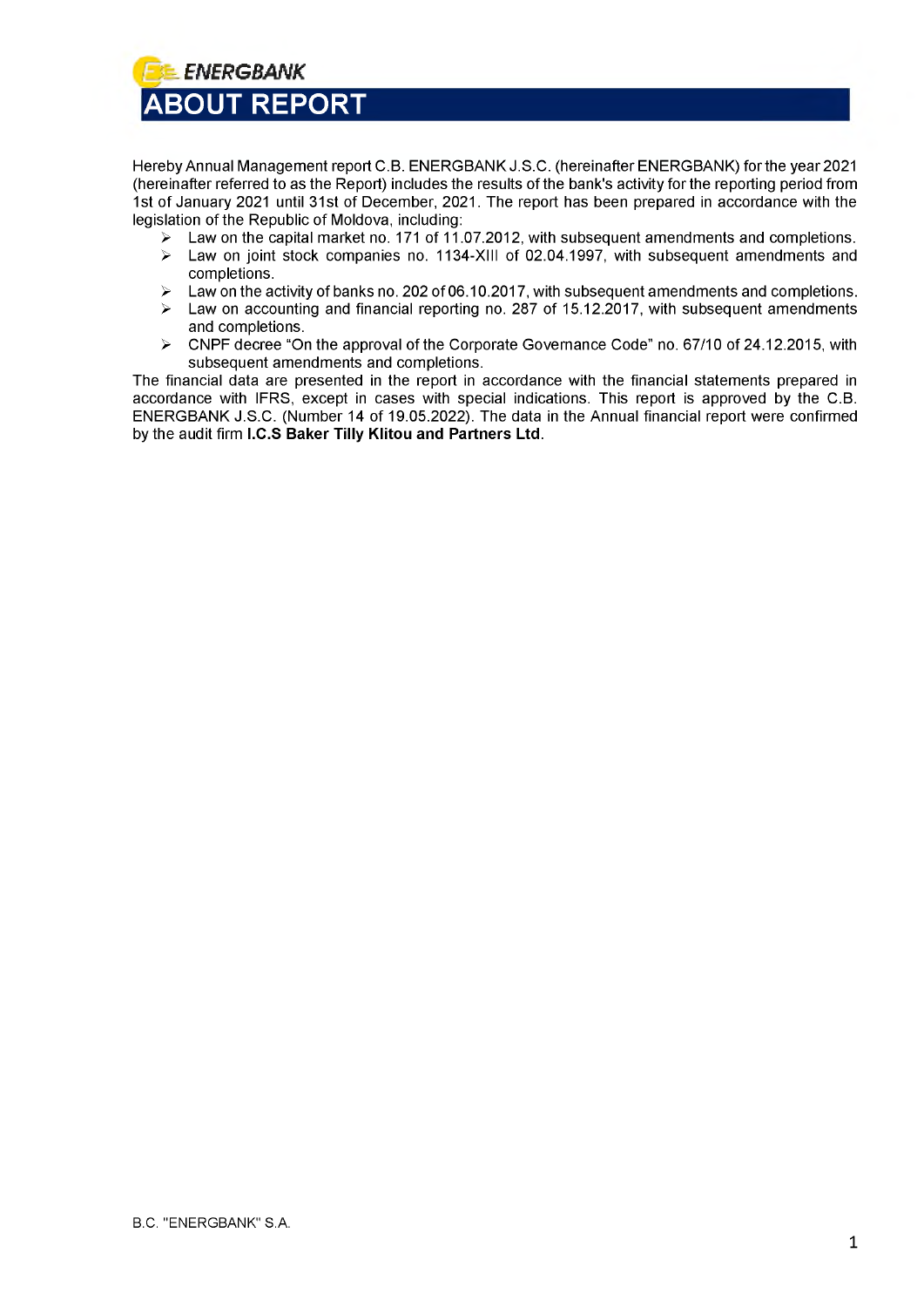

| Message of the Chairman of the Management Committee ____________________________            | 3                       |
|---------------------------------------------------------------------------------------------|-------------------------|
|                                                                                             | $\overline{\mathbf{4}}$ |
|                                                                                             |                         |
|                                                                                             |                         |
|                                                                                             |                         |
|                                                                                             | 13                      |
|                                                                                             | 16                      |
|                                                                                             | 19                      |
|                                                                                             |                         |
|                                                                                             | 21                      |
|                                                                                             | 23                      |
| Annex 2 Corporate governance statement "respects or explains" __________________________ 27 |                         |
|                                                                                             | 30                      |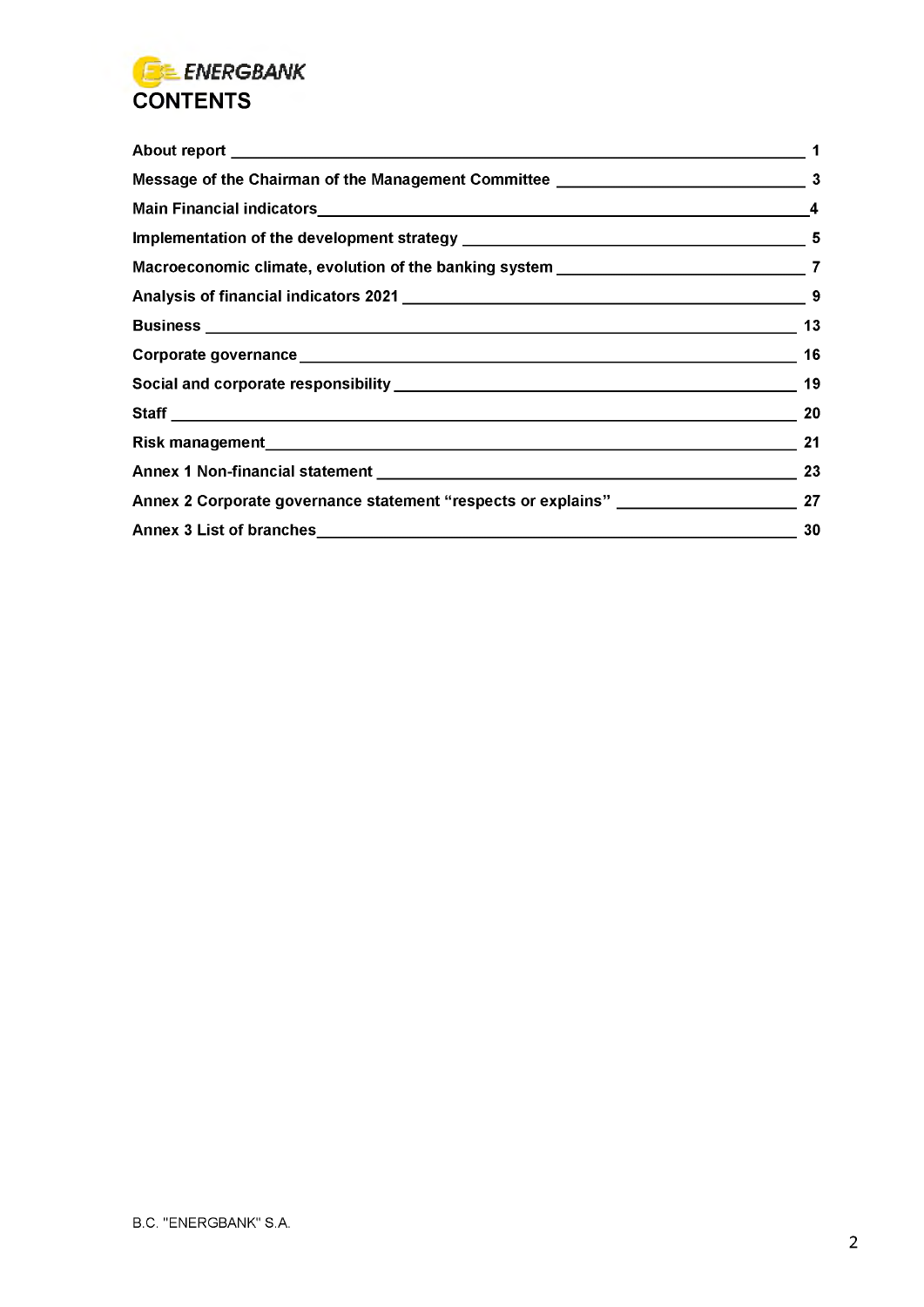*ENERGBANK*

### **MESSAGE OF THE CHAIRMAN OF THE MANAGEMENT COMMITTEE**

Dear shareholders, investors, customers, partners and employees!

Last year was the year of recovery both for Moldova in general and for the banking system in particular. During the year, banks' assets increased by 14%, and the profit amounted to about 2.3 billion lei. The banking system overcame last year's challenges with the help of effective measures taken by the National Bank, and the economy recovered quickly after the pandemic.

ENERGBANK has also successfully gone through 2021, offering modern solutions to its customers, while ensuring significant performance for shareholders. During the year, the Bank continued to operate in accordance with the approved strategic priorities and initiatives. Continuing to digitize, the bank's team has made constant efforts to transfer operations and services from subdivisions to remote channels, to modernize mobile and internet banking for retail customers.

At the same time, the Bank worked intensively with the portfolio of outstanding debts, the results obtained had a positive impact on the indicators of problem loans.

In 2021, the structure of the bank's shareholders underwent changes in accordance with the current legislation, the ultimate goal of which is the transparency of the bank's shareholder and capital structure. During the reporting year, in the context of the process of shareholder transparency, the bank bought out "treasury" shares.

Since June 2021, the process of transferring funds to former shareholders for sold / redeemed shares has begun. Since June 2021, the process of transferring funds to former shareholders for repurchased shares has begun. The management body of the bank ensured the effective implementation of the Due Diligence procedure for the bank's activities, as a result a potential buyer of B.C. ENERGBANK S.A. was identified.

As in previous years, ENERGBANK continued to show social responsibility, supporting programs and measures aimed at helping those affected by the pandemic. This has been shown, for example, in the support of medical institutions in the country to fight coronavirus infection. The bank has shown that, even in such a situation, it is able to achieve not only good financial results, but also socially significant ones.

In conclusion, we can say that 2021 was a year of consolidation and transparency of the bank's shareholders, of optimizing and improving business processes, maintaining and increasing market share as a continuous process, in parallel with providing favorable conditions for customers and bank employees.

Chairman of the Management Committee Vasilachi lurii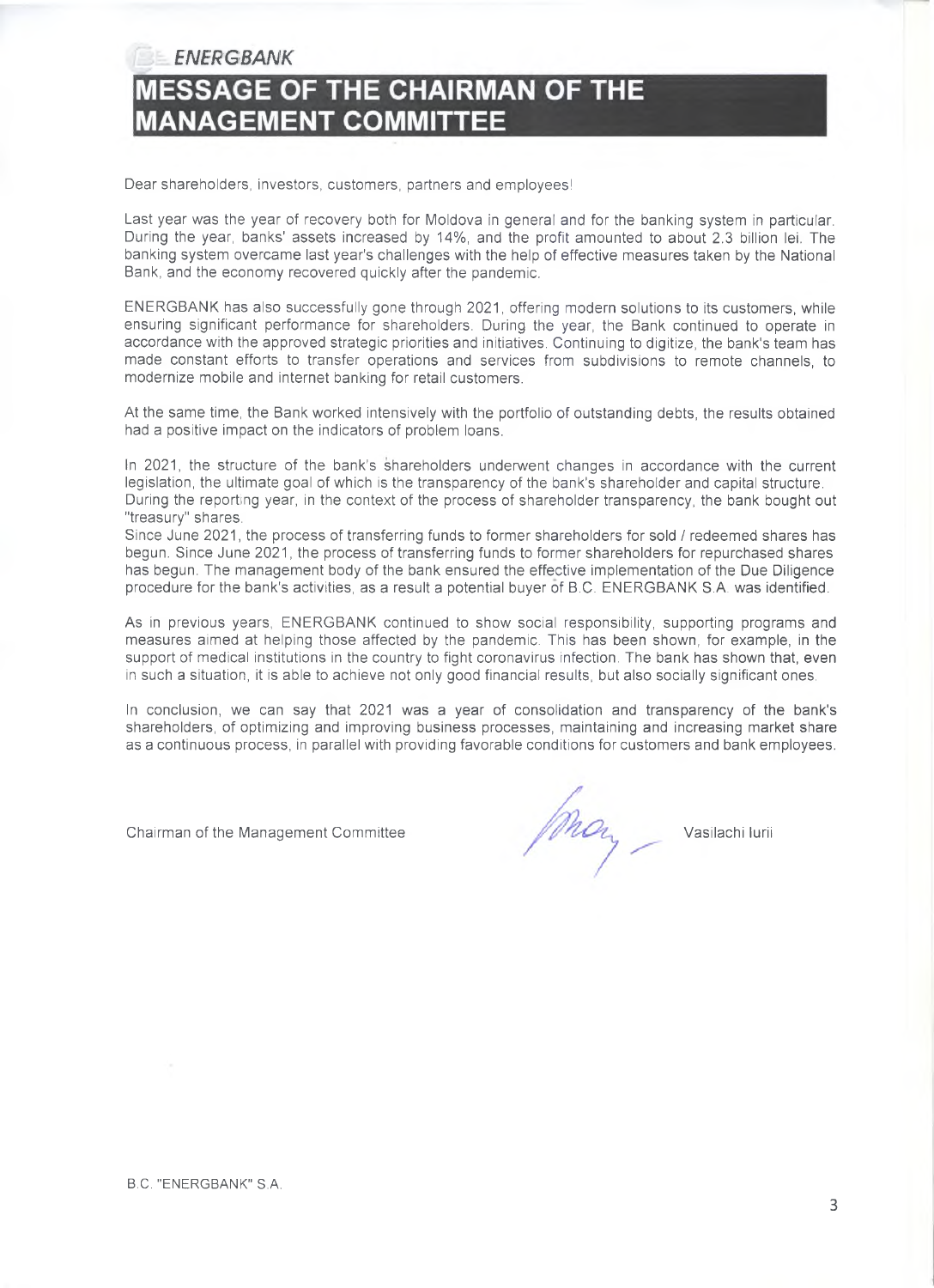**FE ENERGBANK** 

## <span id="page-4-0"></span>**MAIN FINANCIAL INDICATORS**

### **BALANCE SHEET INDICATORS,**

| <b>THOUSAND MDL</b>                                      |           |           |                               |                    |
|----------------------------------------------------------|-----------|-----------|-------------------------------|--------------------|
|                                                          | 2021      | 2020      | MODIFICATION,<br>thousand MDL | MODIFICATION,<br>% |
| Corporate Ioans, brutto without<br>interests             | 415 933   | 359843    | 56 090                        | 15.6               |
| Retail loans, brutto without<br>interests                | 578 619   | 414 583   | 164036                        | 39.6               |
| Securities, brutto with discount<br>and NBM certificates | 884 972   | 952 679   | $-67707$                      | $-7.1$             |
| Retail attracted means without<br>interests              | 1 189 656 | 1 204 915 | $-15259$                      | $-1.3$             |
| Corporate attracted means<br>without interests           | 982 304   | 904 810   | 77494                         | 8.6                |
| Share capital                                            | 684 237   | 705 671   | -21 434                       | $-3.0$             |
| Total assets                                             | 2 967 612 | 2917296   | 50 316                        | 1.7                |

#### **INCOME-EXPENDITURE RATIO INDICATORS, THOUSAND MDL**

| <b>ITIVUUAND MDL</b>                                   |         |         |                               |                    |
|--------------------------------------------------------|---------|---------|-------------------------------|--------------------|
|                                                        | 2021    | 2020    | MODIFICATION,<br>thousand MDL | MODIFICATION,<br>% |
| Net interest income, comissions<br>on loans, dividends | 114 234 | 89 773  | 24 4 61                       | 27.2               |
| Non-interest income                                    | 118 376 | 133 257 | $-14881$                      | $-11.2$            |
| Non-interest expenses                                  | 175 311 | 168 649 | 6662                          | 4.0                |
| Profit up to depreciation and taxes                    | 57 299  | 54 381  | 2918                          | 5.4                |
| Depreciation expense                                   | 1796    | 7584    | -5788                         | $-76.3$            |
| Net income                                             | 50068   | 44 399  | 5669                          | 12.8               |

### **PROFITABILITY / CAPITALIZATION**

|                            | 2021   | 2020   | MODIFICATION, million lei/ p. p., |
|----------------------------|--------|--------|-----------------------------------|
| Return on Assets (ROA),%   | 1.66   | 1.57   | 0.09                              |
| Return on capital (ROE),%  | 7.45   | 6.40   | 1.05                              |
| Own funds, million lei     | 546.39 | 525.10 | 21.29                             |
| Sufficiency of own funds,% | 46.93  | 53.96  | $-7.03$                           |

| <b>SUBDIVISIONS</b> |      |      |                     |
|---------------------|------|------|---------------------|
|                     | 2021 | 2020 | <b>MODIFICATION</b> |
| <b>Branches</b>     | 22   | 22   |                     |
| Agencies            | 22   | 25   | -3                  |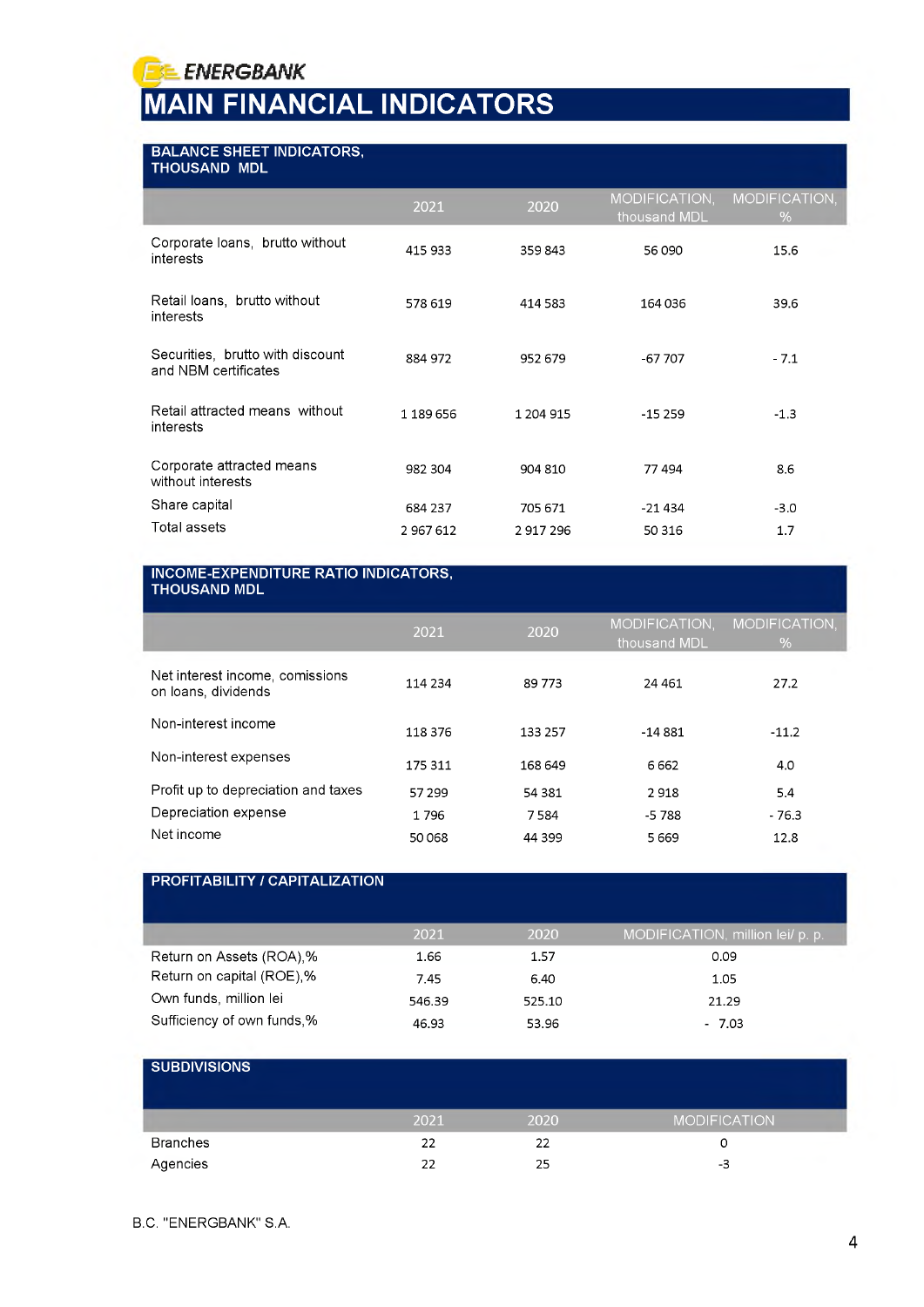f *ENERGBANK* **IMPLEMENTATION OF THE DEVELOPMENT RATEGY** 

The following areas have been identified as key development priorities for 2021:

1. Solving the problems related to ensuring the compliance of the bank's shareholders with the requirements of the NBM regulations

2. Organic growth/competitive products

- 3. Digitization
- 4. Increasing efficiency/increasing profits
- 5. Transforming human resources

#### **Solving the problems related to ensuring the compliance of the bank's shareholders with the requirements of the NBM regulations**

The Bank continued to implement measures to address the issue of ensuring shareholders' compliance with the requirements of the NBM regulations. As part of the approved plan to address this issue, meetings were held with potential investors and further action was taken to achieve the planned outcome.

As a result of the measures taken, on  $30<sup>th</sup>$  of December 2021, the National Bank of Moldova granted permission for a potential investor of AS Iute Credit Europe to purchase a package of ENERGBANK shares worth over 50% of the share capital.

#### **Organic growth/competitive products**

In 2021, the bank managed to maintain its share in the banking system on the main areas of activity at the level of 2-3%. At the same time, the number of active retail customers increased by 10%. The bank paid special attention to maintaining the profitability and efficiency of all business lines, which allowed it to achieve significant results.

Against the background of increasing customer activity, net revenues from customer service fees increased by 9,3%. Also in 2021, due to the improvement of the situation in the country's economy, the Bank restored the pace of retail lending and significantly increased its loan portfolio at the end of the year. Thus, the retail loan portfolio reached a level of 578,6 million lei, its increase being 39,5%. The quality of the portfolio remained at a high level. At the same time, mortgages have become one of the most successful areas of lending to individuals. In 2021, the Bank became a member of the 'Prima Casa' state mortgage lending program, which made it possible to offer the Bank's customers competitive market products. The increase of the mortgage loan portfolio was of 64 million lei.

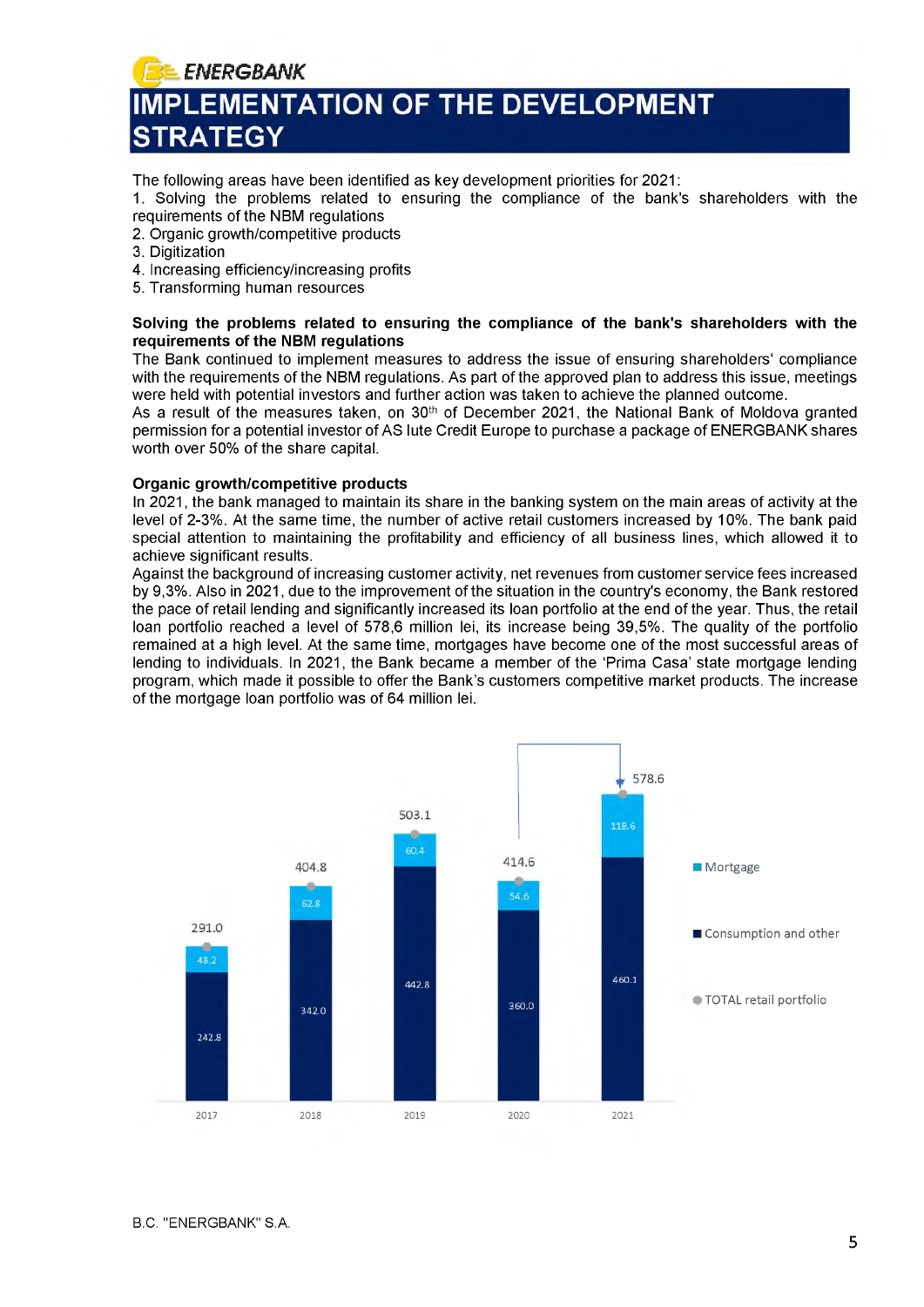

### **Digitization**

The focus was on modernizing internet banking and mobile banking for individuals (implementation in the first quarter, 2022). The bank has also developed internal solutions for lending to retail customers (introducing a scoring model in decision making). At the same time, some business solutions (CRM) have been repeatedly postponed due to unresolved issues related to the quality of the bank's shareholders.

### **Increasing efficiency/Increasing profit**

The Bank continued to implement measures to centralize support processes, the automation of which made it possible to reduce costs and improve the quality of the results obtained. The Bank also continued to analyze the results of the subdivisions' activity in terms of the prospects for achieving the current business model, and closed those with low efficiency; some auxiliary functions have also been optimized to increase their efficiency. Regarding the implementation of the financial plan, in 2021 a profit of 50,1 million lei was collected, the financial plan being fulfilled, the operating costs were at the planned level.

### **Transforming the HR function**

Some changes were introduced in the organizational structure, measures were taken to train and increase the competence of the staff of the business units, the work of unifying the staff of the branches was continued.

Regarding the quality of assets, it should be noted that as a result of the actions taken, the indicator of problem loans has improved both in the corporate segment and in retail.



Problematic assets, thousands MDL

The volume of assets for sale received in exchange for loan repayment, at the situation from 31 $\mathrm{st}$  of December 2021, decreased by 9 million lei (made real estate and equipment).

Overall, in 2021, the bank made every effort to meet the established strategic guidelines, giving priority to improving the sustainability of the business. At the same time, in 2021, the size and sufficiency of own funds corresponded to the regulatory requirements of the NBM.

|                              | 2021   | 2020   | 2019   |
|------------------------------|--------|--------|--------|
| Capital, millions of MDL     | 546.39 | 525.10 | 480.78 |
| Capital adequacy $(> 510\%)$ | 46.93  | 53.96  | 45.66  |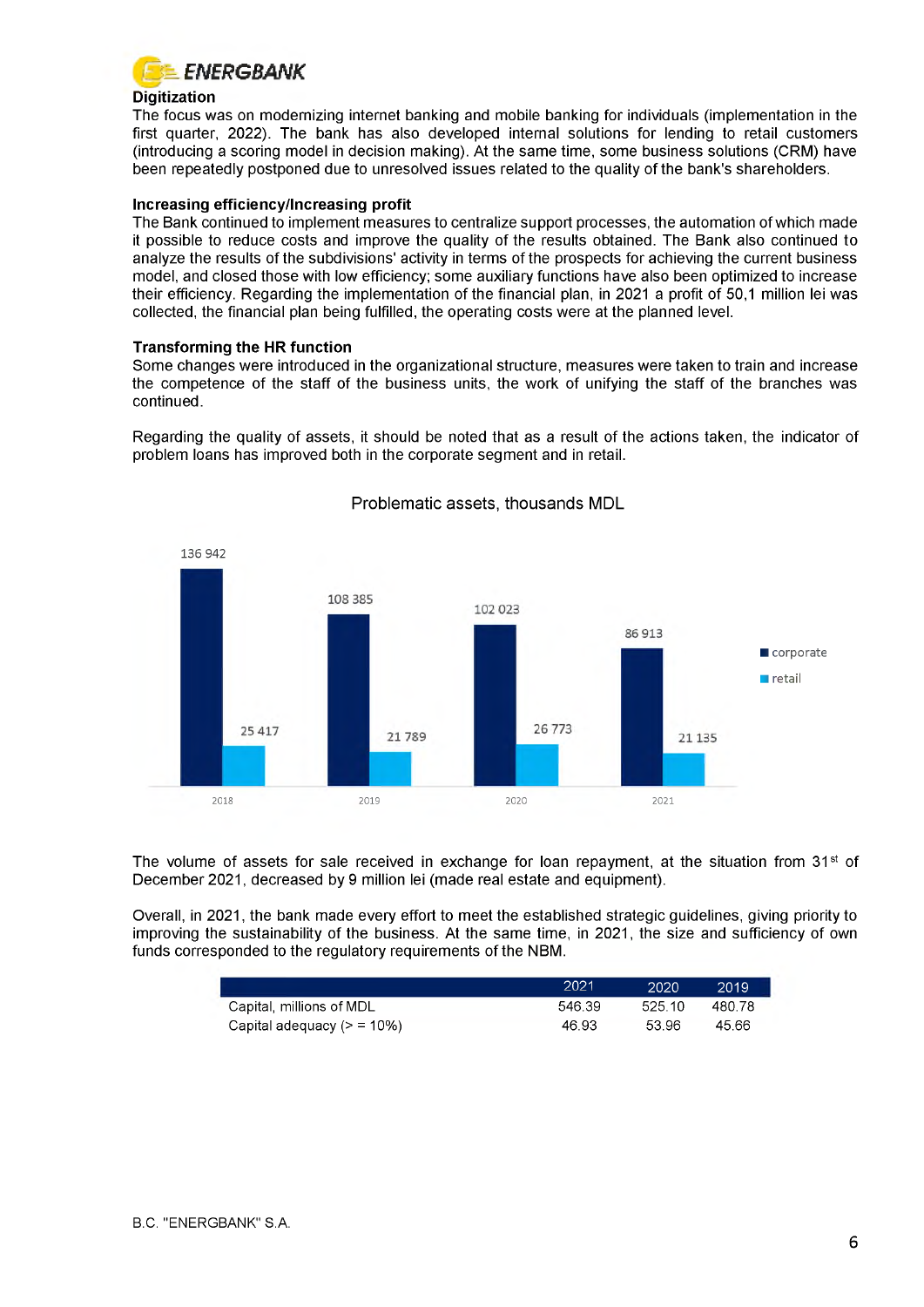**MACROECONOMIC CLIMATE**

**ELENERGBANK** 

### **EVOLUTION OF THE BANKING SYSTEM**

The global economic recovery in 2021 continues against the background of a new pandemic wave, which creates particular difficulties for economic policy. According to the IMF's World Economic Outlook report, published in July 2021, the most important areas of macroeconomic policy are overcoming the current health crisis and returning employment to normal levels. These guidelines have been supported by adaptive monetary policy aimed at minimizing risks to ensure financial stability.

Despite the recent rise in global inflation rates in both developed and emerging economies, long-term inflationary expectations remain in place. Total inflation peaked in the last months of 2021, at the same time it was expected that until mid-2022, inflation will return to pre-pandemic levels in most countries.

Moldova's state budget law for 2021 was based on an economic growth of 4,7%. The projected budget deficit in 2021 of 6,5 percent of GDP, projected on the basis of this indicator, was higher than the historical average in the medium term. As a result of changes in the GDP growth estimate adopted in October 2021, significant adjustments have been made to the national public budget to increase profits and reduce the budget deficit.

|                                     | 2016  | 2017     | 2018    | 2019    | 2020    | 2021    |
|-------------------------------------|-------|----------|---------|---------|---------|---------|
| GDP growth,                         | 4.1   | 4        | 3.8     | 36      | -8.3    | 13.9    |
| Average annual inflation,%          | 2.4   | 7.3      | 3.3     | 75      | 0 39    | 13.94   |
| NBM base interest rate %            | 9     | 6.5      | 65      | 55      | 265     | 6.5     |
| Money Transfer volume, millions USD | 985.3 | 1 089.30 | 1 1 3 0 | 1 1 6 2 | 1 355.1 | 14148   |
| Exchange rate, USD / MDL            | 19.92 | 18 49    | 16.85   | 17.58   | 17 3201 | 17.6816 |

In general, the dynamics of Moldova's economic indicators in 2021 are approaching the average level for the European Union (EU), in recent years it has shown an increasing trend towards an intensification of dependence on the realities with the European economic community.

According to the data of the National Bureau of Statistics in 2021, the GDP constituted, in nominal value 241,9 billion lei, current market prices, being increasing (in real terms) by 13,9% compared to 2020.

The total gross value added (GVA) of the economy, with a share of 85,8% in GDP formation, contributed 11,7% to GDP growth in 2021 compared to 2020, the volume of GVA increasing by 13,5% .

The following activities mainly contributed to the increase in 2021 compared to 2020:

- agriculture, forestry and fishing (+ 4,2% in GDP growth) with a share of 10,4% in GDP formation and an increase in GVA on the respective activities by 45,0%;

- transport and storage, wholesale and retail trade, information and communications: with + 5% increase and a share of 17,4% in GDP formation.

From the point of view of use, the GDP growth in 2021 compared to 2020 was mainly due to the final consumption of households (contributing 12,6% to GDP growth), whose volume increased by 15,5%, constituting 80,8% of GDP.

A negative contribution on the physical volume index of GDP was the net export of goods and services, contributing by -5,0% to the change in GDP, a consequence of the increase of the physical volume of imports of goods and services by 19,2% correlated with a lower increase of the volume of exports of goods and services by -17,5%.

In 2021, the National Bank of Moldova continued the process of prudential supervision of banks in the Republic of Moldova, following the requirements of the legislation on prevention and limitation of risks specific to the banking sector. At the same time, the trend of consolidating own funds and increasing bank assets, loan portfolio and deposits continued. The banking sector registered a high level of liquidity (48,54%). For 12 months of 2021, the net profit of banks increased and amounted to 2,3 billion lei, an increase of 39% compared to the same period of 2020 (1,65 billion lei).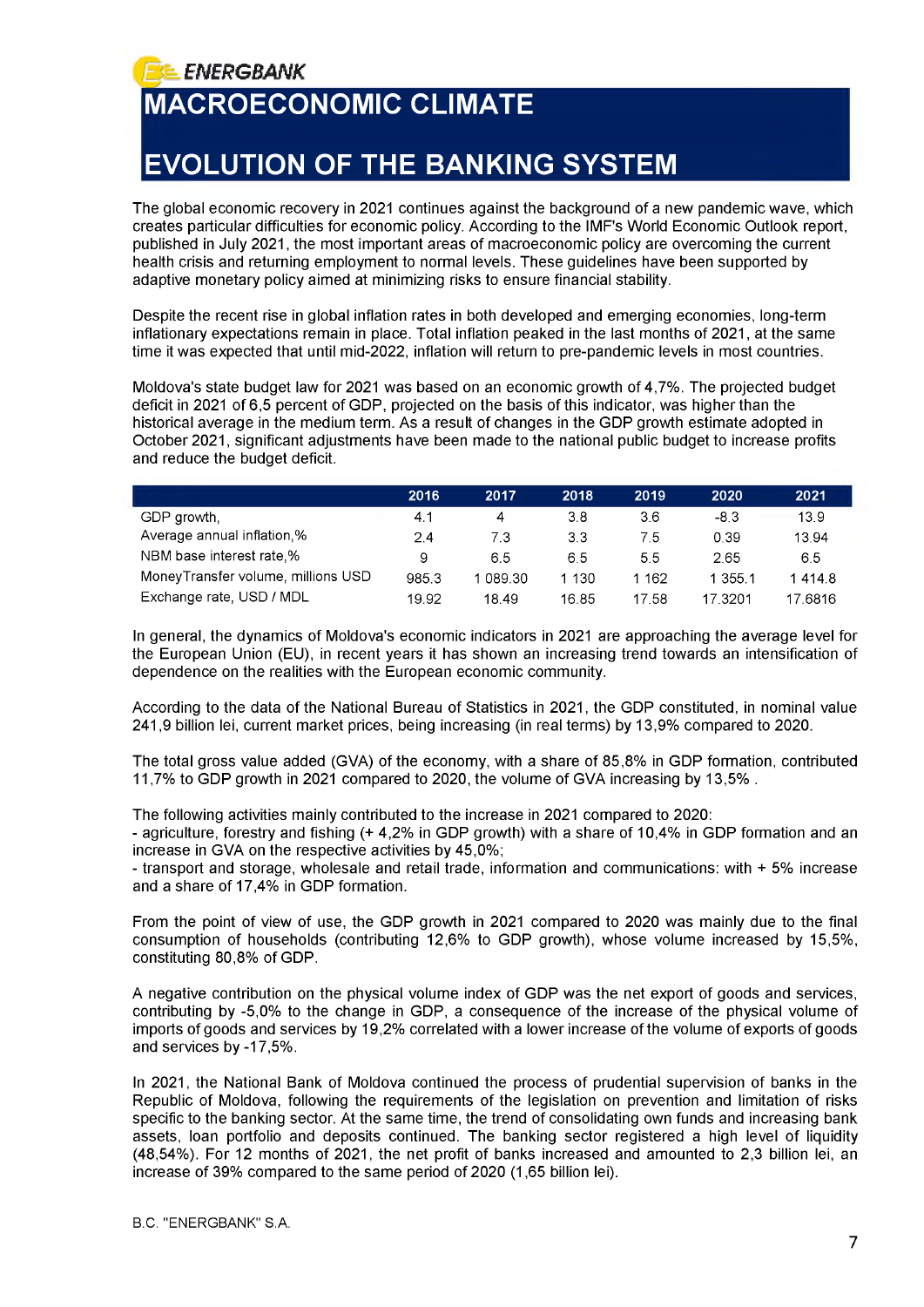

|                              | Assets,<br>billions lei | Loans,<br><u>billions lei</u> | Deposits,<br>billions lei | Funds,<br>billions lei | Net profit.<br>billion lei | Personal |
|------------------------------|-------------------------|-------------------------------|---------------------------|------------------------|----------------------------|----------|
| <b>BC MAIB</b>               | 37.20                   | 19.66                         | 28.60                     | 4.47                   | 721 77                     | 2 3 3 9  |
| <b>BC</b> Moldindconbank     | 24.42                   | 11.49                         | 18.94                     | 2.99                   | 711 97                     | 1545     |
| B.C. Mobiasbanca - OTP Group | 16.79                   | 9.11                          | 13.49                     | 1.69                   | 272.00                     | 1088     |
| <b>B.C. VICTORIABANK</b>     | 16.59                   | 5.19                          | 12.87                     | 2.30                   | 295.04                     | 1055     |
| <b>B.C. ProCredit Bank</b>   | 5.18                    | 344                           | 279                       | 067                    | 8581                       | 146      |
| B.C. EXIMBANK S.A.           | 4.81                    | 1.98                          | 351                       | 097                    | 2709                       | 359      |
| B.C. FinComBank S.A.         | 4.33                    | 1.74                          | 3.19                      | 0.54                   | 75.39                      | 662      |
| B.C. ENERGBANK S.A.          | 2.97                    | 0.99                          | 2.17                      | 0.55                   | 50.07                      | 541      |
| <b>BCR Chisinau S A</b>      | 2.72                    | 1.12                          | 2.12                      | 0.43                   | 24 47                      | 111      |
| <b>B.C. COMERTBANK</b>       | 202                     | 1.00                          | 1.33                      | 0.30                   | 18.40                      | 175      |
| <b>BC EuroCreditBank</b>     | 1.51                    | 0.62                          | 1.06                      | 0.26                   | 20 33                      | 261      |

At the same time, all 11 banks were profitable. Total assets of banks increased to 118,5 billion lei, an increase of 14% compared to 2020. In the structure of assets, the most significant increase was noted in terms of loans by 23,46%.

| Indicator dynamics,<br>Banking System 2021 vs 2020 |                 | $\%$  | <b>Billion</b> lei |
|----------------------------------------------------|-----------------|-------|--------------------|
| Assets                                             |                 | 14.06 | 14.61              |
| Own funds                                          |                 | 12.93 | 1 74               |
| Credits                                            |                 | 2346  | 10.71              |
|                                                    | incl. corporate | 13.99 | 4.11               |
|                                                    | incl. retail    | 40.60 | 6.60               |
| Deposits                                           |                 | 13.10 | 10.44              |
|                                                    | incl. corporate | 18.31 | 5.29               |
|                                                    | incl. retail    | 10.14 | 5.15               |

The largest increase in the loan portfolio was noticed in the retail segment (increase by 40,6%). The share of non-performing loans in 2021 in total loans decreased compared to 2020 from 7,38% to 6,14%.

Also noteworthy is the trend of increasing the balance of deposits by 13,1% compared to 2020, in absolute terms, the increase was 10,4 billion lei (deposits of individuals accounted for 62% of total deposits, and 38% - deposits legal entities and banks, the structure of deposits remained almost the same as in 2020). At the same time, the increase in deposits of individuals was 5,15 billion lei (10,14%), for legal entities and banks - 5,29 billion lei (18,31%).

The performance of banks in 2021 confirmed the predominant share of the main players in the banking system. The first 4 banks (approved as systemically important banks according to NBM decision No. 33 of 4<sup>th</sup> of March 2021: BC MAIB SA, BC Moldindconbank SA, BC Mobiasbanca - OTP Group SA, BC VICTORIABANK SA) concentrated 82% of deposits attracted in the sector and they provided 80,7% of the total loans granted to customers.

|            | 2021,<br>billion lei | 2020,<br>billion lei | System share<br>2021, % | System share<br>2020, % |
|------------|----------------------|----------------------|-------------------------|-------------------------|
| Assets     | 94.99                | 81.40                | 80.1                    | 78.3                    |
| Credits    | 45.45                | 36.11                | 80.7                    | 79.1                    |
| Deposits   | 73.89                | 64.11                | 82.0                    | 80.5                    |
| Net income | 2.0                  | 1.48                 | 86.8                    | 90.0                    |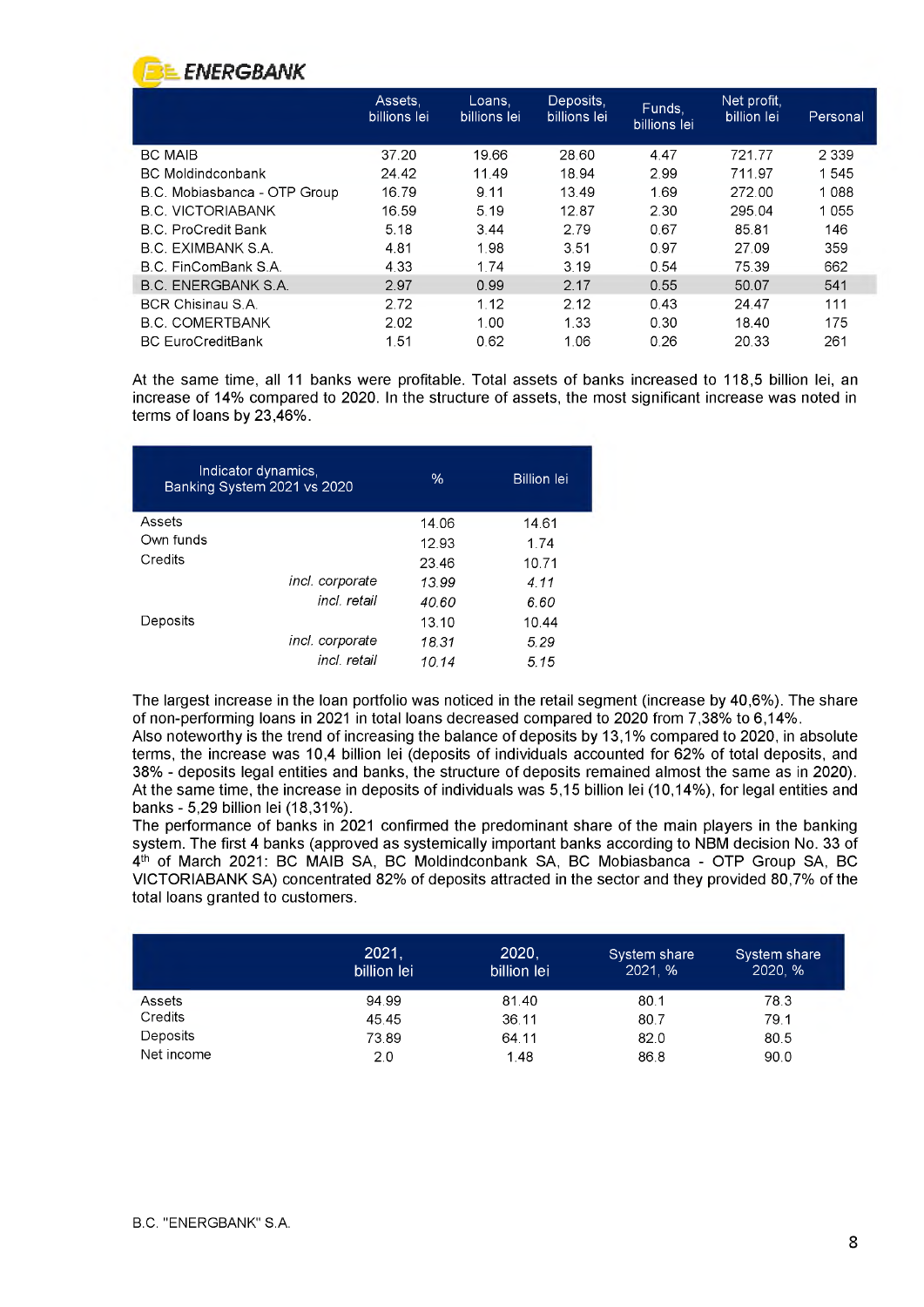f *ENERGBANK* **ANALYSIS OF FINANCIAL INDICATORS 2021**

During 2021, the Bank's assets increased by 1,7% - up to 2,97 billion lei

Dynamics of assets, billions of MDL



The loans continue to be a non-core category of ENERGBANK assets: at the end of 2021 they represented 33% of the Bank's assets, at the same time it should be noted the growth dynamics compared to 2020. The share of liquid assets, which include cash, cash in banks and the portfolio of securities/NBM certificates decreased by 63%.



### **CREDITS**

The recovery of the economy, the forecasts for the growth of economic activity and GDP allowed the bank to intensify its lending to both the retail and corporate sectors. As a result, the loan portfolio increased in 2021 by 220,1 million lei and amounted to 994,6 million lei. At the same time, the retail portfolio increased from 414,6 million to 578,6 million, the corporate portfolio - from 359,8 to 415,9 million lei.



In the structure of portfolio, the share of retail loans was 58% (in 2020 and 54% respectively), corporate 42% (in 2020 46%). At the same time, the quality of the retail portfolio was set at an acceptable level - the share of problem loans was only 3,65% compared to 20,9% for corporate loans.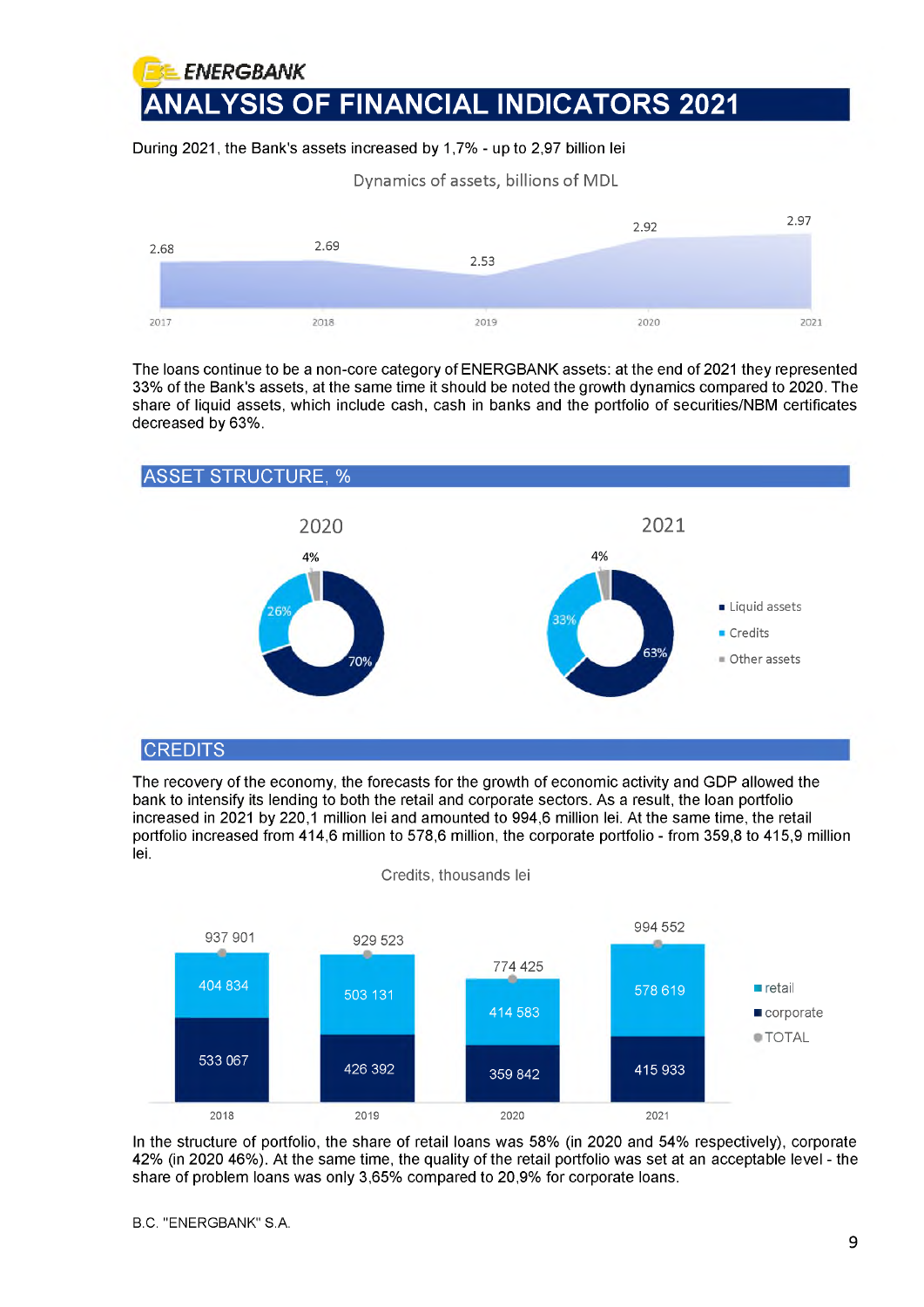

It should be noted that in 2021 problem loans decreased by 20,7 million, including corporate loans by 15,1 million and retail by 5,6 million lei.

### LIABILITIES

The structure of the Bank's liabilities is dominated by resources attracted from individuals and corporate clients, whose total amount as of  $31<sup>st</sup>$  of December 2021 amounted to 2,17 billion lei or 73% of total liabilities. During 2021, the Bank did not resort to interbank lending. There is an increase in the share of interest-free deposits of customers in the period 2019-2021 from 27% to 37%.



### MEANS OF CUSTOMERS

The volume of resources attracted from customers in 2021 increased by 3%. Resources of corporate clients increased by 8,6% and reached 982,3 million lei, and their share in the structure of the Bank's liabilities reached a level of 43%, increasing by 2 p.p. The volume of funds of individuals in 2021 decreased by 1,3%. The share of funds from individuals in total liabilities to the Bank was set at a level of 52,1%, decreasing by 2,4% compared to the level of 2020.

Attracted resources, thousands of MDL



### GENERAL TRENDS

The Bank's gross income in 2021 increased by 6,0 million lei - up to 257,5 million, due, among other things, to an increase in interest income of 17,7% or 20,9 million and a decrease of non-percentage revenues by 11,3% (-15,1 million) compared to 2020.

Interest income amounted to 139,1 million lei. Interest-free income amounted to 118,2 million lei. The main reasons for the increase / decrease of income: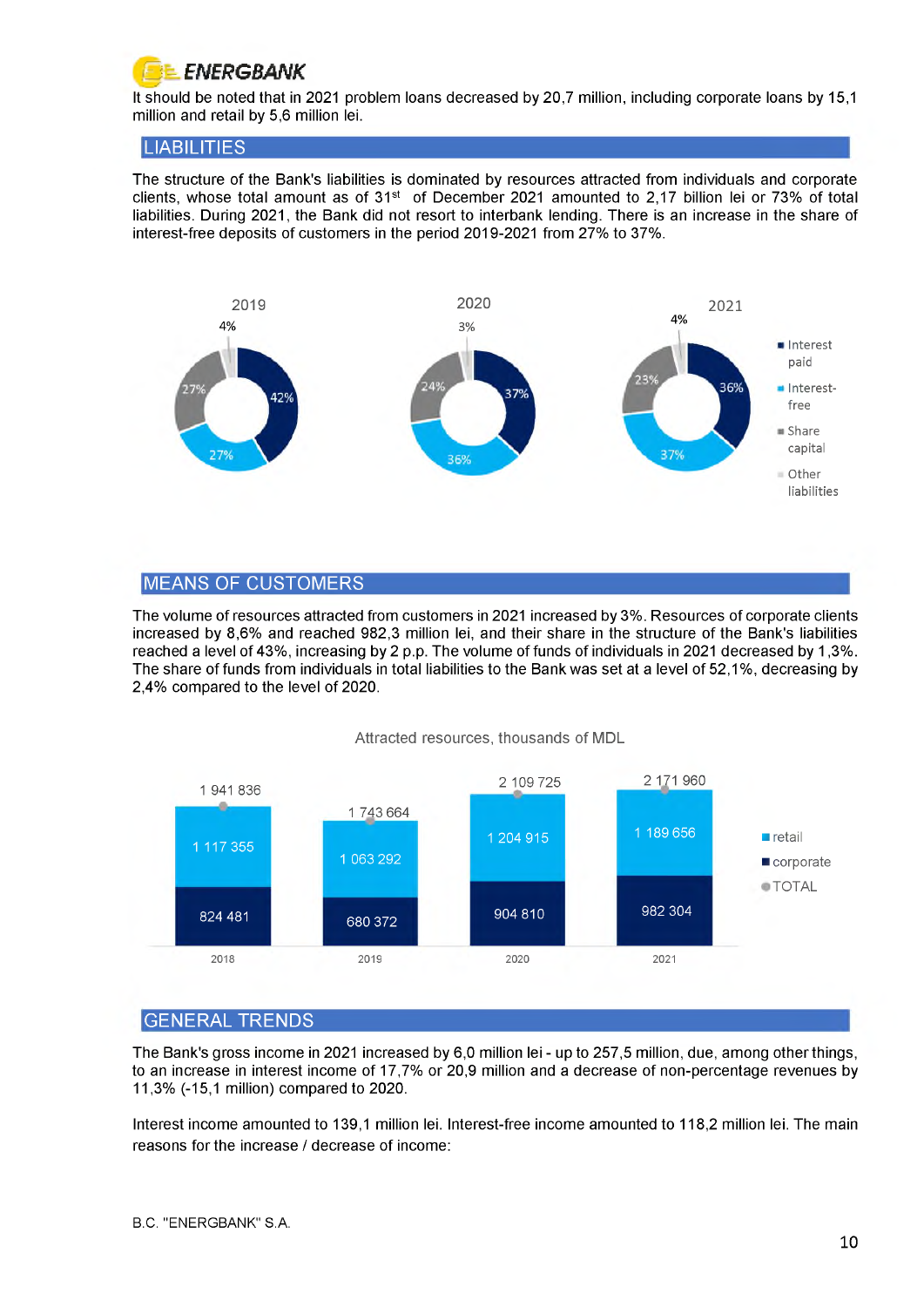

### ■ *3k. ENERGBANK*

- *S* Increase in interest income on funds placed with banks by 1,3 million lei (increase in the return on funds placed with the NBM).
- Increase in credit income by 10,1 million lei due to the increase of the loan portfolio and its profitability
- $\checkmark$  Increase of income from investments in state securities / certificates by 9,6 million lei due to the increase of the portfolio and its profitability
- $\checkmark$  Increase in commission income (gross) by 8.2 million lei due to the increase in customer transactions, the recovery of economic activity
- $\checkmark$  Decrease in income from foreign exchange transactions by 10.9 million lei due to the stabilization of the foreign exchange market and the decrease of the margin of operations
- $\checkmark$  Decrease of revenues related to the realization of assets received in exchange for loan repayment by 12,3 million lei (sale of real estate in 2020)

Gross expenses for 2021 decreased by 5,8 million lei and amounted to 200,2 million lei. Essential changes compared to 2020:

- $\checkmark$  decrease of depreciation expenses by 9,4 million lei compared to the same period last year,
- decrease of expenses on resources attracted by 3,6 million lei,
- $\checkmark$  increase in non-percentage expenses (excluding income tax expenses) by 6,8 million lei, largely due to the increase in staff expenses.

### INCOME STRUCTURE



It is worth mentioning the trend of increasing the share of interest income in 2021. Also in 2021 there was an increase in the yield of the loan portfolio, an increase in the return on investment in government securities/certificates and funds placed in banks.

| million MDL    | 2021                                  |                           |                           | 2020                         |                           |                           |
|----------------|---------------------------------------|---------------------------|---------------------------|------------------------------|---------------------------|---------------------------|
|                | Average<br>value for<br>the<br>period | <b>Interest</b><br>income | Average<br>profitability% | Average<br>value per<br>year | <b>Interest</b><br>income | Average<br>profitability% |
| Credits        | 913.8                                 | 91.1                      | 10.0                      | 834.3                        | 81.0                      | 9.7                       |
| Securities     | 930.9                                 | 43.8                      | 4.7                       | 764.0                        | 34.2                      | 4.5                       |
| Means in banks | 712.6                                 | 4.3                       | 0.6                       | 732.1                        | 3.0                       | 0.4                       |
|                | 2 5 5 7 . 3                           | 139.1                     | 5.4                       | 2 3 3 0.4                    | 118.2                     | 15.1                      |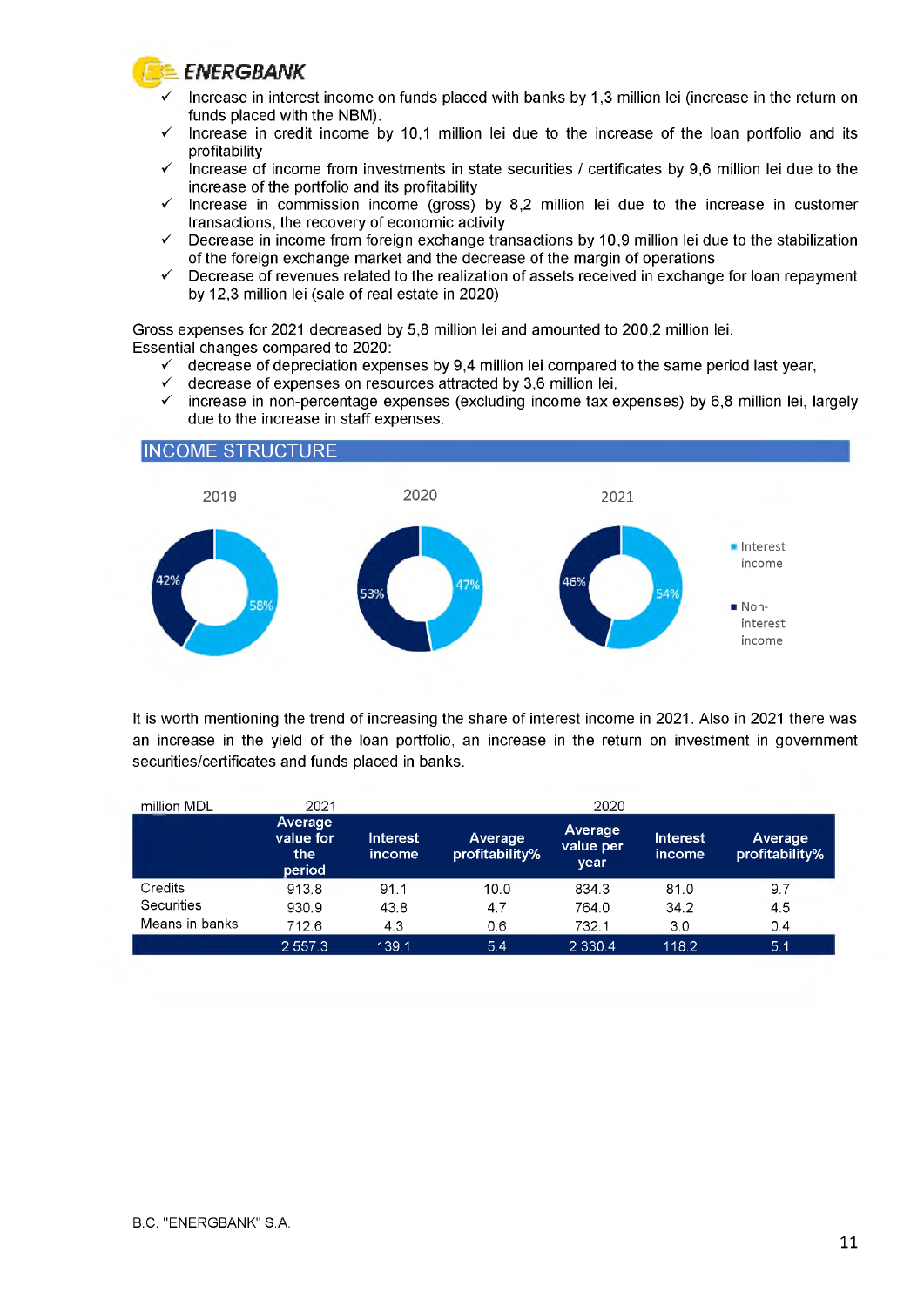

The main factors that influenced the dynamics of interest spending in 2021 were the continuous excess of liquidity in the banking system and especially in ENERGBANK.



The share of non-interest expenses continues to increase from 86% in 2020 to 88% in 2021. Individual funds remain the main element in the structure of liabilities. Excess liquidity, control of attracted resources and margins have positively affected the cost of financing. As a result, in 2021 the average cost of fundraising

from individuals decreased by -0,5 p.p. up to 2,1%.

from corporate clients decreased by -0,4 p.p. up to 0,8%

For lending the corporate clients, the Bank also used financing from international organizations (Other Loans - World Bank Directorate). Due to the 0,8 percentage point increase in the cost of financing through international lines, interest expenditure in this regard has increased.

| million lei                | 2021                               | 2020                        |                   |                              |                             |                   |
|----------------------------|------------------------------------|-----------------------------|-------------------|------------------------------|-----------------------------|-------------------|
|                            | Average<br>value for the<br>period | <b>Interest</b><br>expenses | Average<br>cost,% | Average<br>value per<br>year | <b>Interest</b><br>expenses | Average<br>cost.% |
| Deposits of individuals    | 1 0 3 2 2                          | 220                         | 2 <sub>1</sub>    | 986.0                        | 25.6                        | 2.6               |
| Deposits of legal entities | 58.3                               | 0.5                         | 0.8               | 58.4                         | 0.7                         | 1.2               |
| Other loans                | 59.8                               | 2.4                         | 4.1               | 67.0                         | 2.2                         | 3.3               |
|                            | 1 150.3                            | 24.9                        | フフ                | 1 1 1 1 3                    | 28.5                        | 2.6               |

The Bank's net interest income in 2021 was 114,2 million lei, almost 27% higher than in 2020. The net interest margin in 2021 was 4,8%, increasing by 0,6 p.p. compared to the 2020 indicator - the upward trend in the net interest margin was typical for the entire banking sector in 2021.

### FACTORS THAT AFFECTED THE NET INTEREST MARGIN IN 2021

| <b>MARGIN for 2020</b>              | 4.20%    |
|-------------------------------------|----------|
| Profitability of assets / structure | 0.20%    |
| The cost of liabilities             | $-0.40%$ |
| MARGIN for 12 months of 2021        | 4.80%    |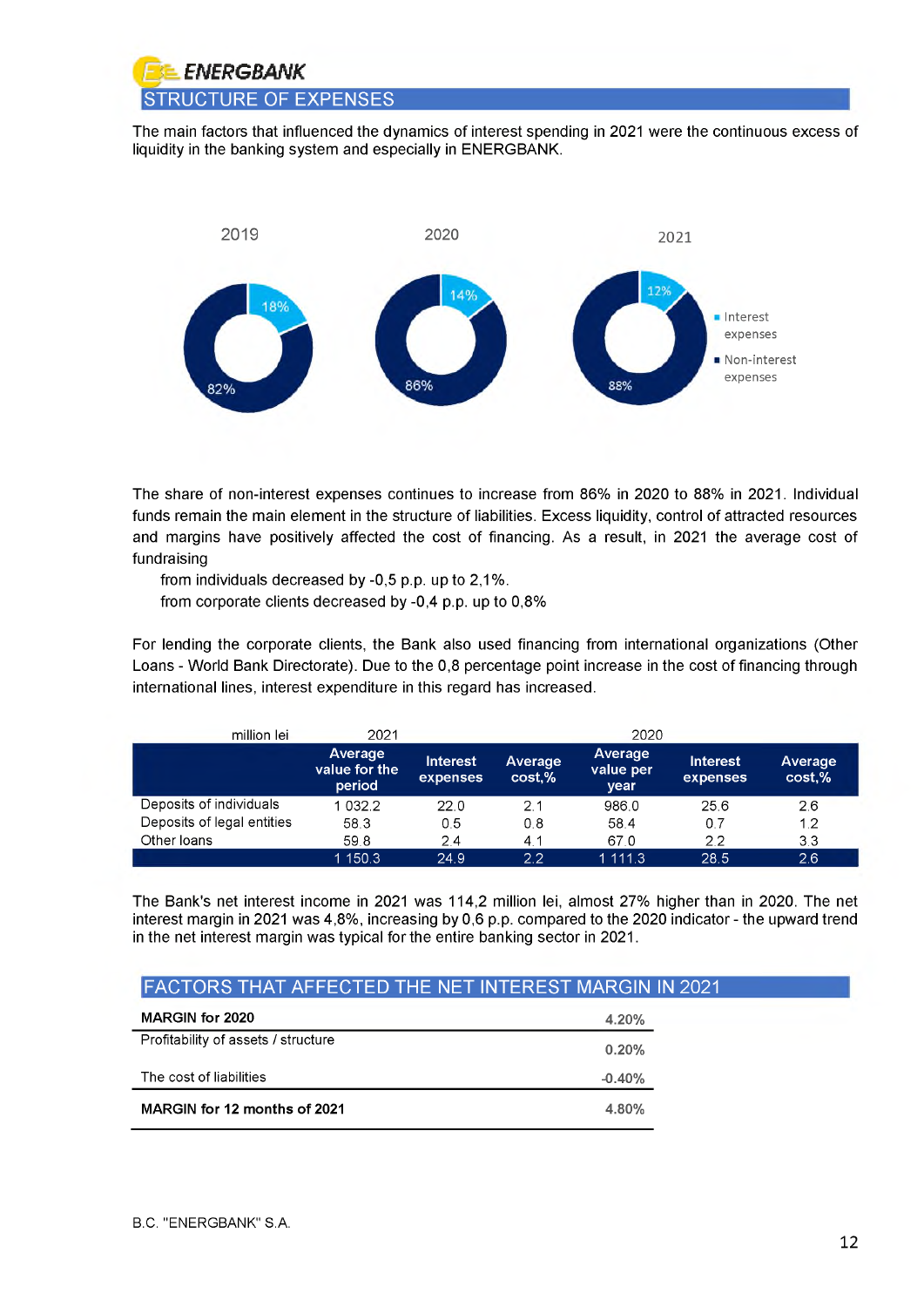<span id="page-13-0"></span>

The corporate segment represents a significant part of the Bank's business, in 2021 the corporate clients share 42% of the loan portfolio and 45% of the clients' deposits. The bank continues to develop new products, striving to provide all necessary services to customers in this category and to maintain their loyalty.

### CREDITING CORPORATE CUSTOMERS

In 2021, ENERGBANK's share of the corporate lending market was 1,27%. Due to the high level of competition in this segment during the year the share was reduced by only 0,05 p.p.



AMOUNT\* AND SHARE OF CORPORATE CREDIT PORTFOLIO, MILLION LEI /%

### PROFITABILITY OF THE CREDIT PORTFOLIO

The income obtained in 2021 from loans to the corporate sector amounted to 22,9 million lei, thus, the income increased by 14% compared to the result of the previous year. Under these conditions, the real profitability of loans in 2021 increased by 0,33 pp. compared to 2020.

### QUALITY OF THE CREDIT PORTFOLIO

In 2021, the amount of non-performing loans in the corporate portfolio (at amortized cost) decreased by 8,1 million lei, and taking into account the reduction of the total corporate portfolio itself by 14%, their share in the portfolio decreased from 28,4 % in 2020 to 22,3% in 2021, the quality of the corporate portfolio according to prudential requirements has improved by 6,07 p.p. The cost of risk (the ratio between the depreciation created according to IFRS to the loan portfolio) increased insignificantly from 7,5% at the end of 2020 to 8,8% in 2021.

### ATTRACTING THE MEANS OF CORPORATE CLIENTS

In 2021, the Bank continued its policy of diversifying the funds attracted from customers, at the same time the balance of corporate customers' funds increased by 8,6% and amounted to 982 million lei. As a result, ENERGBANK's share of corporate customer deposits was 2,9%, down 0,25% at the end of 2021.

Simultaneously with the increase in the volume of funds in current accounts, there was a decrease in the amount of time deposits.

<sup>\*</sup> In this section, indicators of the size and structure of the loan portfolio are calculated at amortized cost at the end of the reporting period, which includes the amount of debt on loans, interest and commissions under loan agreements, reduced by the amount of accumulated depreciation on the relevant loans at the end of the reporting period.

B.C. "ENERGBANK" S.A.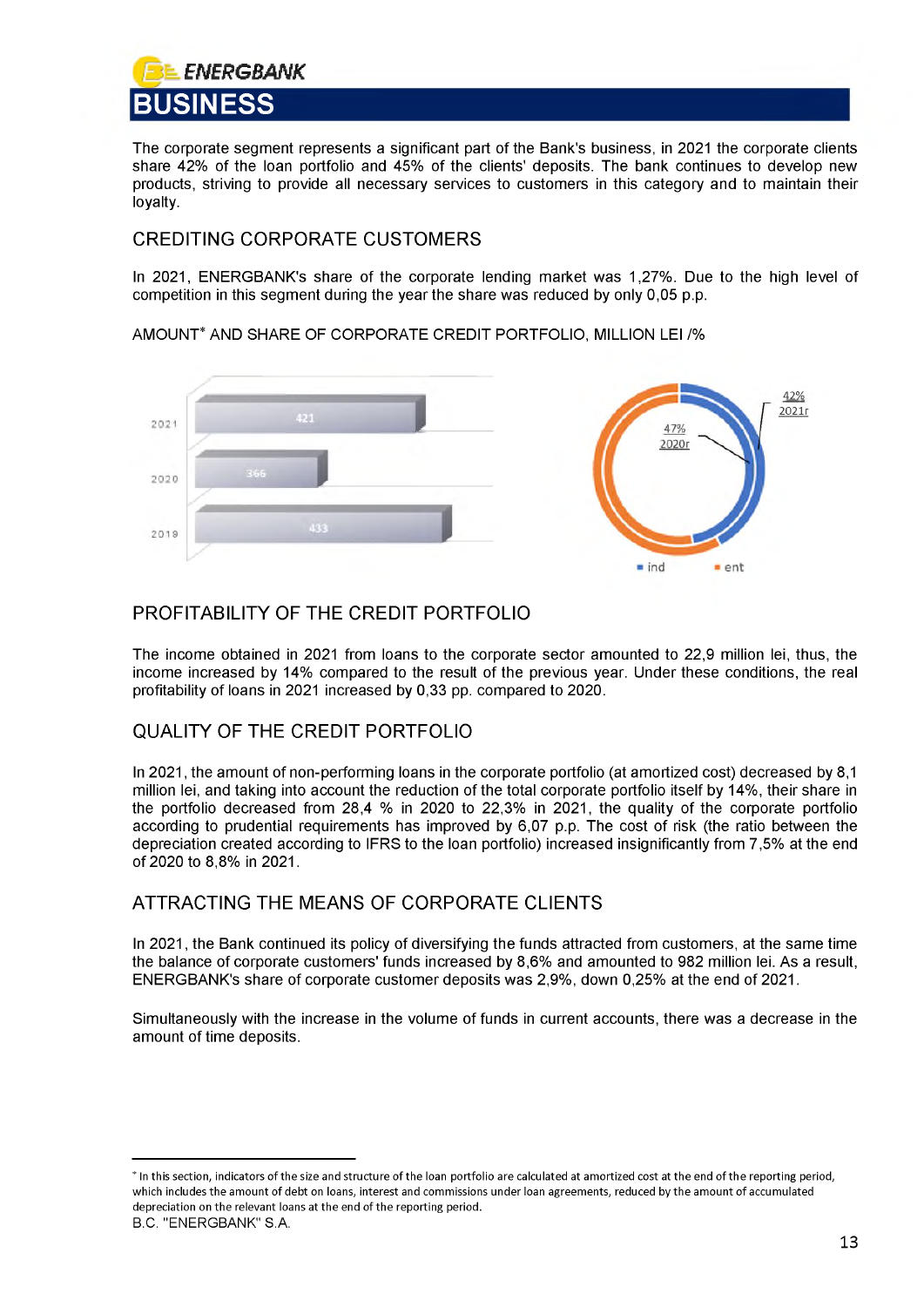

AMOUNT AND STRUCTURE OF THE MEANS OF CORPORATE CLIENTS, MILLION LEI /%



The Bank's strategy, aimed at attracting the means of corporate clients, is largely explained by the tendency to obtain additional income by placing this resource in securities with high liquidity. At the same time, corporate deposits are a cheaper source of financing than retail deposits.

### CREDITING THE RETAIL SEGMENT

As a result of the continuation of the development strategy of the retail segment of the business, in 2021 the Bank's retail loan portfolio increased from 412 million lei to 577 million lei. On the other hand, the increase in the portfolio in 2021 was caused by the recovery of the market situation after a deep crisis resulting from the COVID-19 pandemic.



### RETAIL SEGMENT SHARE

In 2021, the volume of retail lending increased by 41%. The shares of each of the segments have also increased. The income, obtained during the current year on the credits of the retail segment, amounted to 68,2 million lei, which exceeds by 12% the result of the previous year. The retail segment continues to occupy a leading position in lending to customers.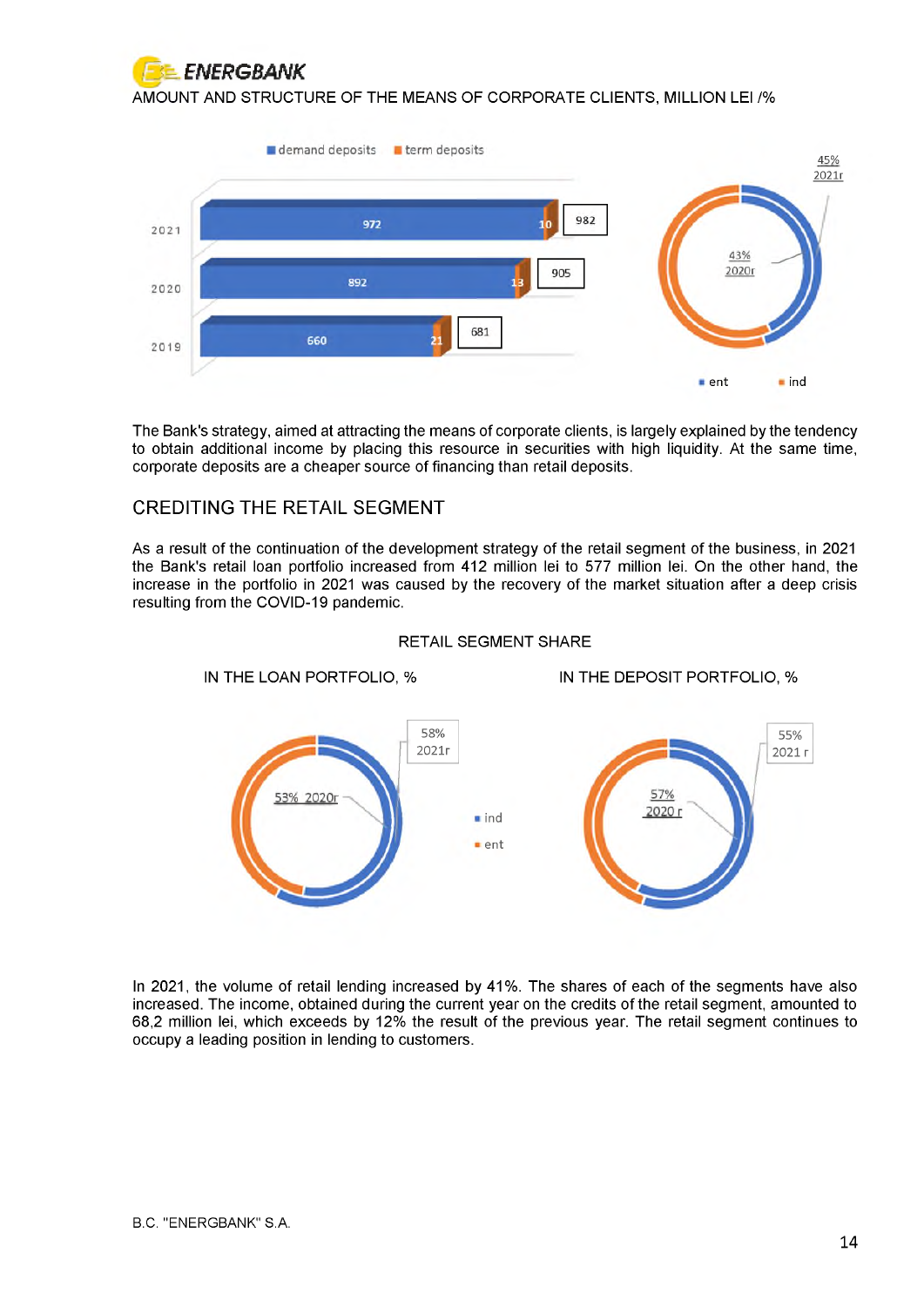

### AMOUNT AND STRUCTURE OF THE RETAIL CREDIT PORTFOLIO, MILLION LEI



### QUALITY OF THE CREDIT PORTFOLIO

Among the main priorities of the Bank's activity in 2021, along with the increase of retail lending volumes and the increase of the market share in this field, was the maintenance of the high quality of the credit portfolio of individuals. The bank continues to pay special attention to the quality of the lending portfolio in risk management, and as a result of the efforts, the share of non-performing loans in the retail lending sector decreased by 2,7 p.p. and accounted for 3,7% at the end of 2021. The cost of risk decreased from 6,9% in 2020 to 3,5% at the end of 2021.

### MEANS OF INDIVIDUALS

Taking into account the liquidity surplus in 2021, the downward trend in the cost of retail deposits continued. Controlling the cost of financing continues to be one of the Bank's key priorities. The purpose of this policy was to minimize the influence of market conditions on profitability indicators. In 2021, there was a sharp increase in corporate lending volumes, although the volume of funds attracted from the retail segment did not change significantly compared to the previous year.



### AMOUNT AND STRUCTURE OF THE MEANS OF THE RETAIL SEGMENT, MILLION LEI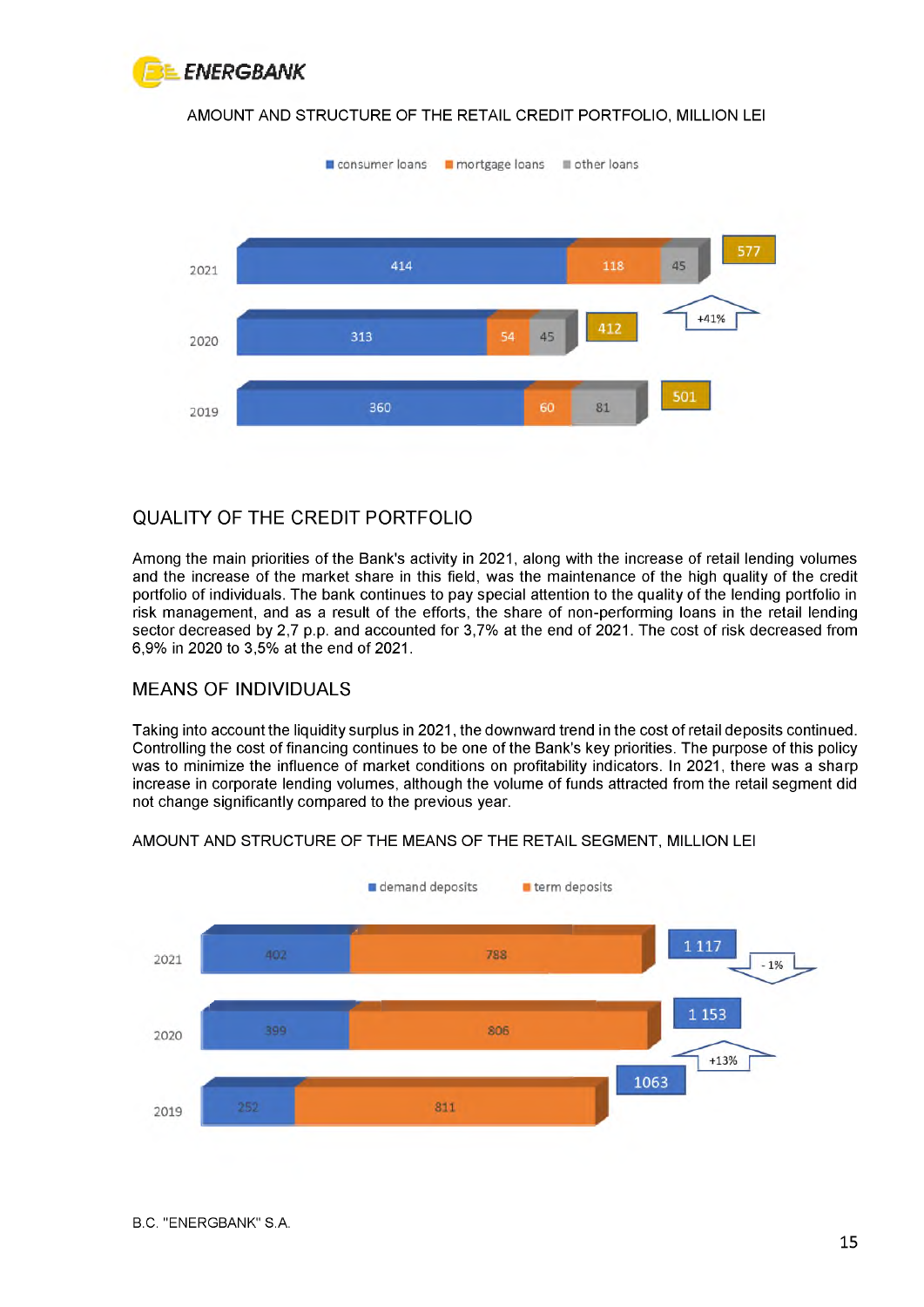### <span id="page-16-0"></span>**FELENERGBANK CORPORATE GOVERNANCE**

The corporate governance is the set of rules and practices by which the management of the company achieves its objectives by implementing the strategy adopted, responsibly, correctly and transparently regarding its relationship not only with capital market participants, and with all parties - customers, shareholders, investors, supervisors, employees, community.

For ENERGBANK, the right information and maintaining a trusting relationship with all partners is a priority. The Bank applies the principles set out in the Corporate Governance Code.

The Code declares strict compliance with the requirements of the law and the application of ethical rules of general business conduct to all participants in the business community. The priority of the Bank's corporate conduct is to respect the rights and legal interests of shareholders and customers, to present information, to ensure efficient business, to maintain financial stability and profitability.

The code is available on the Bank's website in the Internet at [http://energbank.com/ro/info/guvernanta](http://energbank.com/ro/info/guvernanta-corporativa/codex)[corporativa/codex.](http://energbank.com/ro/info/guvernanta-corporativa/codex)

The Bank has an organizational structure appropriate to its activity and is transparent, which promotes efficient administration and ensures the necessary prudence in the management of the Bank.



The organizational structure of the bank includes the General Meeting of Shareholders, the governing bodies (the Board of the Bank and the Management Committee), as well as the structural subdivisions of the central office (departments, departments, sections, etc.) and the territorial subdivisions (branches, representatives, etc.) of the bank. The organizational structure of the Bank (it is accessible on the bank's website [http://energbank.com/ro/info/guvernanta-corporativa/organizational-structure\)](http://energbank.com/ro/info/guvernanta-corporativa/organizational-structure) .

 $\checkmark$  The general meeting of shareholders decides on the basic questions related to the Bank's activity, such as introducing amendments to the Bank's Articles of Association, changing the composition of the Board, approving external auditors, profit distribution and others. The verification of the financial-economic activity of the Bank is performed by the independent audit company.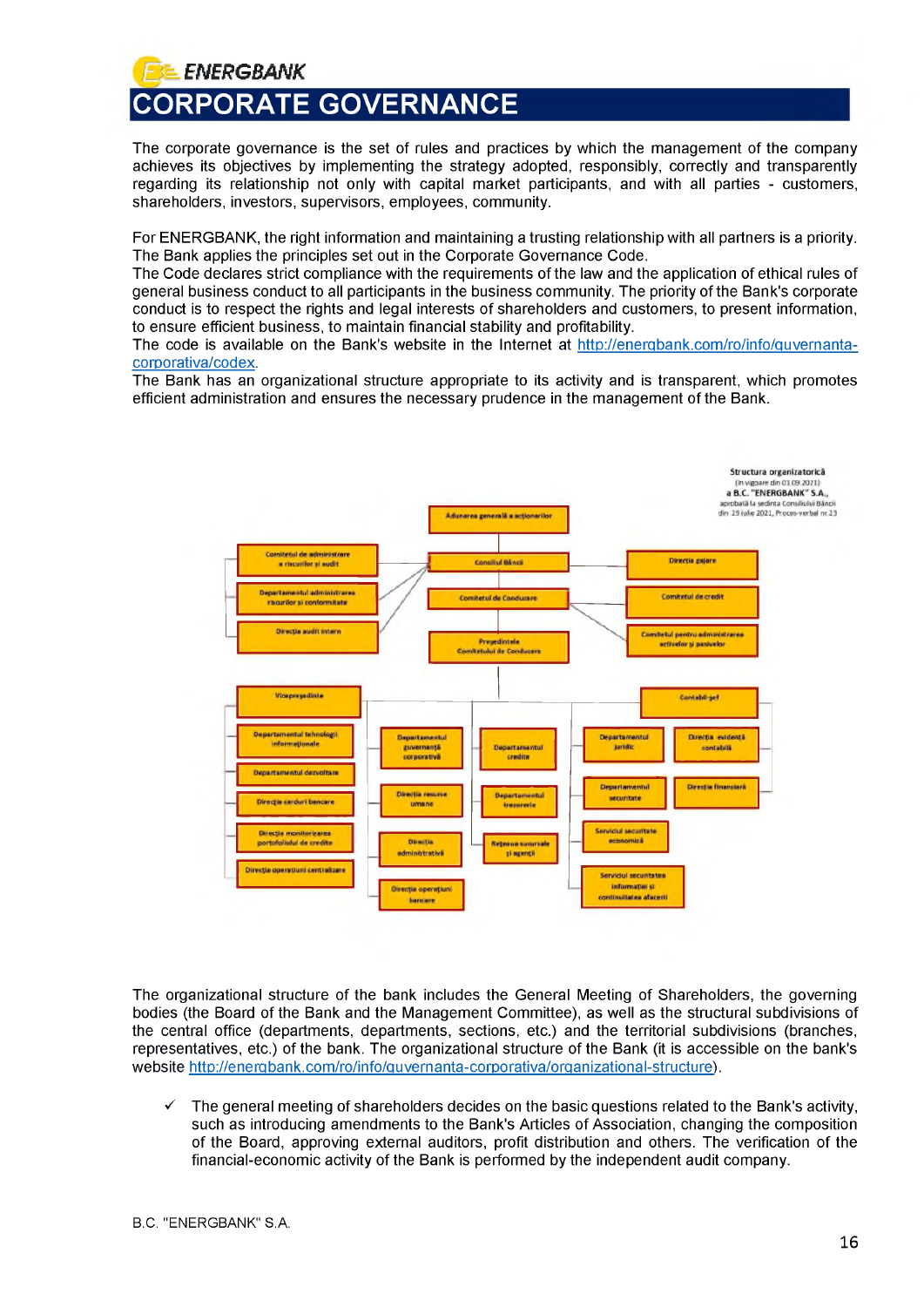

- *S* The Bank's Board *(in the structure of which a risk management and audit committee was created)* performs the supervisory functions and determines the Bank's strategy. The priority tasks of the Board are to determine the development strategy of the Bank and its business directions, to ensure the realization and protection of shareholders' rights, to examine and approve business plans, as well as to control the activity of the Bank's Management Committee.
- $\checkmark$  The Management Committee is responsible for the operative control of the Bank's activity, it is a collegial executive body of the Bank, which manages the current activity of the Bank. The Bank's Management Committee ensures compliance with the basic principles of corporate governance and the conduct of policies, approved by the General Meeting of Shareholders and the Board of the Bank in accordance with the requirements of domestic regulations.

The rights, obligations, areas of responsibility and the program of activity of the General Meeting of Shareholders, the Board of the Bank and the Management Committee are governed by the corresponding internal normative documents. The numerical composition, structure, obligations and functioning of the governing bodies are determined by the Statute of the Bank [\(http://energbank.com/ro/info/guvernanta](http://energbank.com/ro/info/guvernanta-corporativa/statutul)corporativa/statutul), the Regulations of the Board, the Management Committee, the Corporate Management Code, Code of Compliance, Code of Corporate Ethics and Conduct.

The information on the composition of the Bank's Board and the Bank's Management Committee is provided on the official website [http://energbank.com/en/info/management.](http://energbank.com/en/info/management)

### INTERNAL CONTROL

The Bank's internal control system is a set of measures, regulations, procedures and instructions, aimed at systematic and permanent control by the management of the correct and efficient management of the Bank in accordance with applicable law, the interests of customers and shareholders based on truthful, complete information. and operational. A system of competencies is developed in the bank, according to which the responsibility for allowing and approving transactions and operations is distributed among the governing bodies, committees, subdivisions and collaborators in accordance with the approved procedures. All transactions and operations are planned and carried out in accordance with the requirements of the NBM regulations, internal regulations, provisions and instructions of the bank.

The bank also has an internal control system for the bank's employees to comply with and enforce the Law on Preventing and Combating Money Laundering and Terrorist Financing, according to which the bank has implemented and operates internal prevention and control policies and procedures. money laundering and terrorist financing, which enable the timely establishment and prevention of dubious banking operations, ensure the implementation of the appropriate information system and its continuous improvement, the examination of infringements of existing legislation and internal regulations, and those responsible.

### CONFLICT OF INTEREST

The main obligations observed by the members of the Board and of the Management Committee, imposed at the level of the bank for the prevention and avoidance of conflicts of interest, are:

- the obligation to act only in the interest of the Bank and to make decisions without being influenced by any own interests that may arise in the activity;
- $\checkmark$  the obligation to maintain the confidentiality of any facts, data or information that they became aware of during the exercise of their responsibilities and understand that they have no right to use or disclose them during the activity or after its cessation;
- $\checkmark$  the members of the management body abstain when decisions are taken on the agenda of the Board and the Management Committee regarding third parties with whom by the nature of their position they are in a conflict of interests.

### DIVIDENDS

In accordance with the legislation in force, dividends are paid from the funds set up for this purpose after approval by the general meeting. The distribution of dividends is made according to the decision of the general meeting, at the proposal of the Board and depends on the value of the distributable profit and the future capitalization needs of the bank.

The evolution of dividends approved and actually paid in the last three years is presented below:

| <br>anc<br>AD 13<br>millions<br>paid<br>۱е<br>e<br>ΩТ<br>--<br>пı<br>Ш<br>4 M<br>$\cdot$<br>. | י ההר<br>−∪∠ ∗ | ~~~~ | ິ<br>–∽ |
|-----------------------------------------------------------------------------------------------|----------------|------|---------|
| ЖV                                                                                            |                |      |         |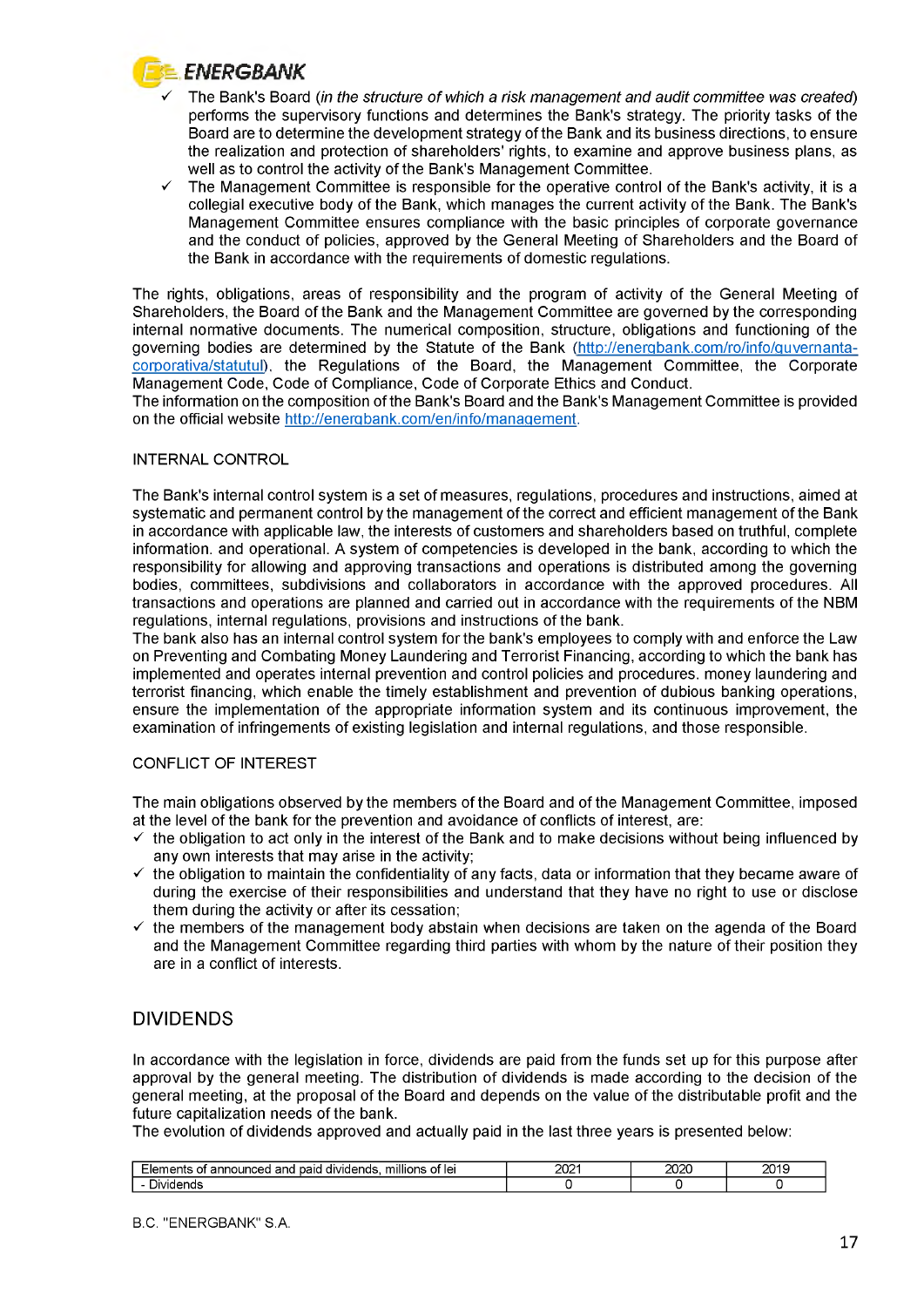

In the year 2021 from the following events:

- large-scale transactions, transactions with conflicts of interest; transactions relating to the redemption, acquisition, disposal of own shares and the conversion, splitting or consolidation of securities from previous issues; important transactions with the public interest entity's own shares (the share of which is at least 5% of the shares issued by the public interest entity), took place:

- redemption (for the execution of the provisions of the Law on the activity of banks no. 202/2017) by the Bank of its own shares (treasury shares) - 796,264 ordinary registered shares class I with nominal value 50 lei, ISIN code MD14ENER1001, price redemption - MDL 91,25 (713 504 shares) and MDL 68,25 (82 760 shares). The total number of redeemed shares (treasury shares) as at 31.12.2021 - 988 338 shares  $\overline{1}$  49,42% of the share capital.

All major events that took place during 2021, including additional issues / restructurings of previous issues; cancellation of shares, changes in the composition of management bodies, modification of rights related to issued securities, regarding the convening of general meetings of shareholders, etc., in accordance with the requirements of Law no.1134-XIII "On joint stock companies" of 02<sup>nd</sup> of April 1997 and Law no.171 "On the capital market" of 11<sup>th</sup> of July 2012, was published on<https://emitent-msi.market.md/ro/>and on the official website of the Bank [http://energbank.com/ro/info/guvernanta-corporativa/dezvaluirea-informatiei-de](http://energbank.com/ro/info/guvernanta-corporativa/dezvaluirea-informatiei-de-)catre-emitentii-de-valori-mobiliare.

### RESEARCH ACTIVITIES

The bank does not carry out research activities.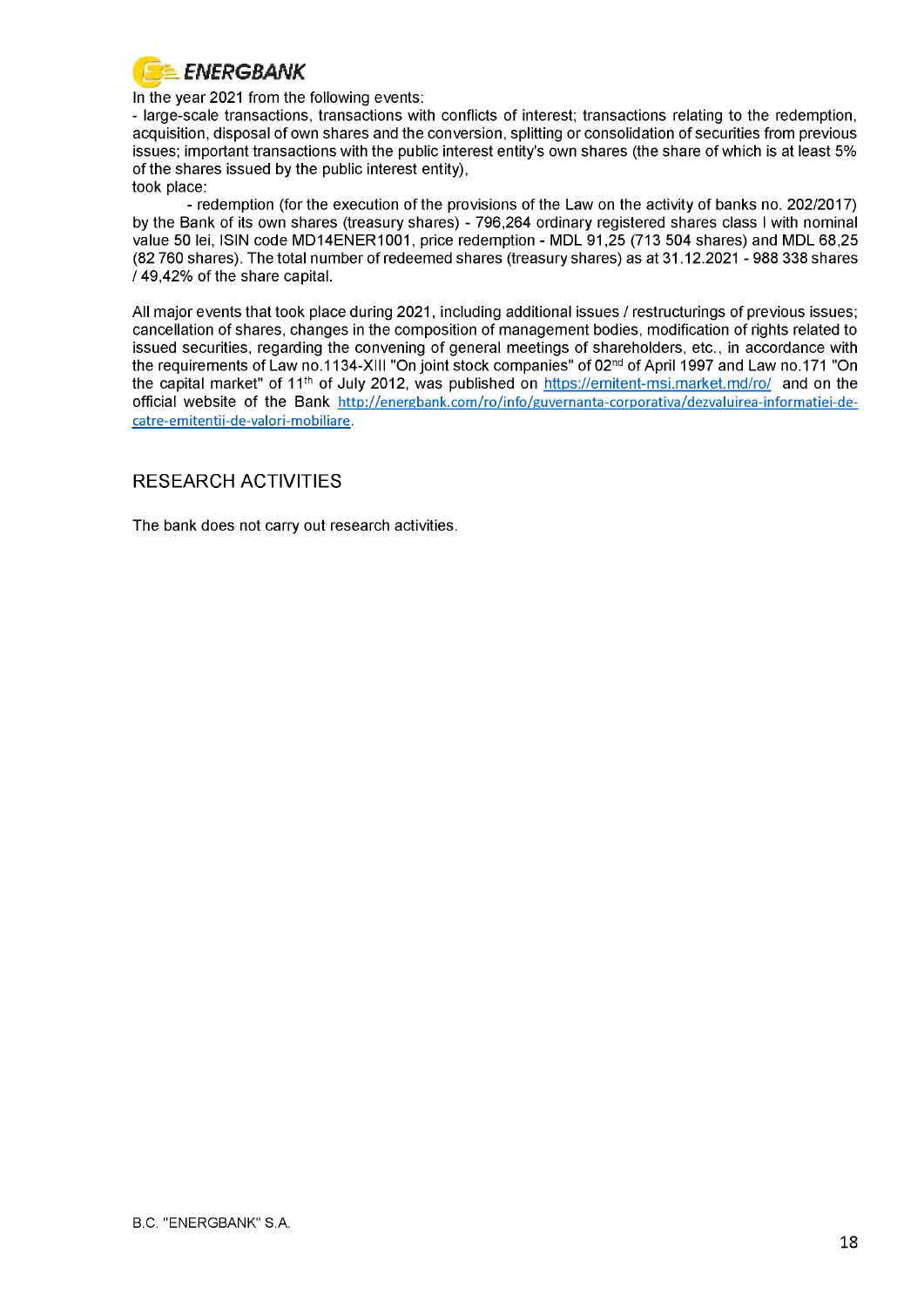<span id="page-19-0"></span>*} '==. ENERGBANK* **SOCIAL AND CORPORATE RESPONSIBILITY**

The year 2021 was as challenging as the previous year, continuing to be marked by the COVID-19 pandemic, which became not only an economic and health challenge, but also a test of social solidarity.

ENERGBANK continues to be a socially responsible bank, actively involved in the implementation of programs in the field of corporate social responsibility, thus manifesting a responsible attitude towards employees, customers, partners, the community and the society in which it develops its activity, but also about the environment.

The bank supports and promotes the sustainable economy by financing green power generation projects such as wind farms, thus stimulating the reduction of harmful emissions into the environment.

ENERGBANK is in solidarity with the efforts of the authorities and society and is fully responsible for overcoming the global pandemic. During this period, the Bank developed a set of actions throughout the year, which during this period were an essential support for the whole company.

The proper functioning of the healthcare system is crucial. From the first days of the danger caused by COVID-19, the Bank provided financial support to the medical staff of the first line in the north and south of the republic, but also in Chisinau.

The bank as a responsible employer has taken several actions to support and protect employees during this period by introducing remote work and offering free personal protective equipment and disinfectants to employees and customers.

ENERGBANK will continue to monitor the situation and remain in solidarity with society throughout the pandemic.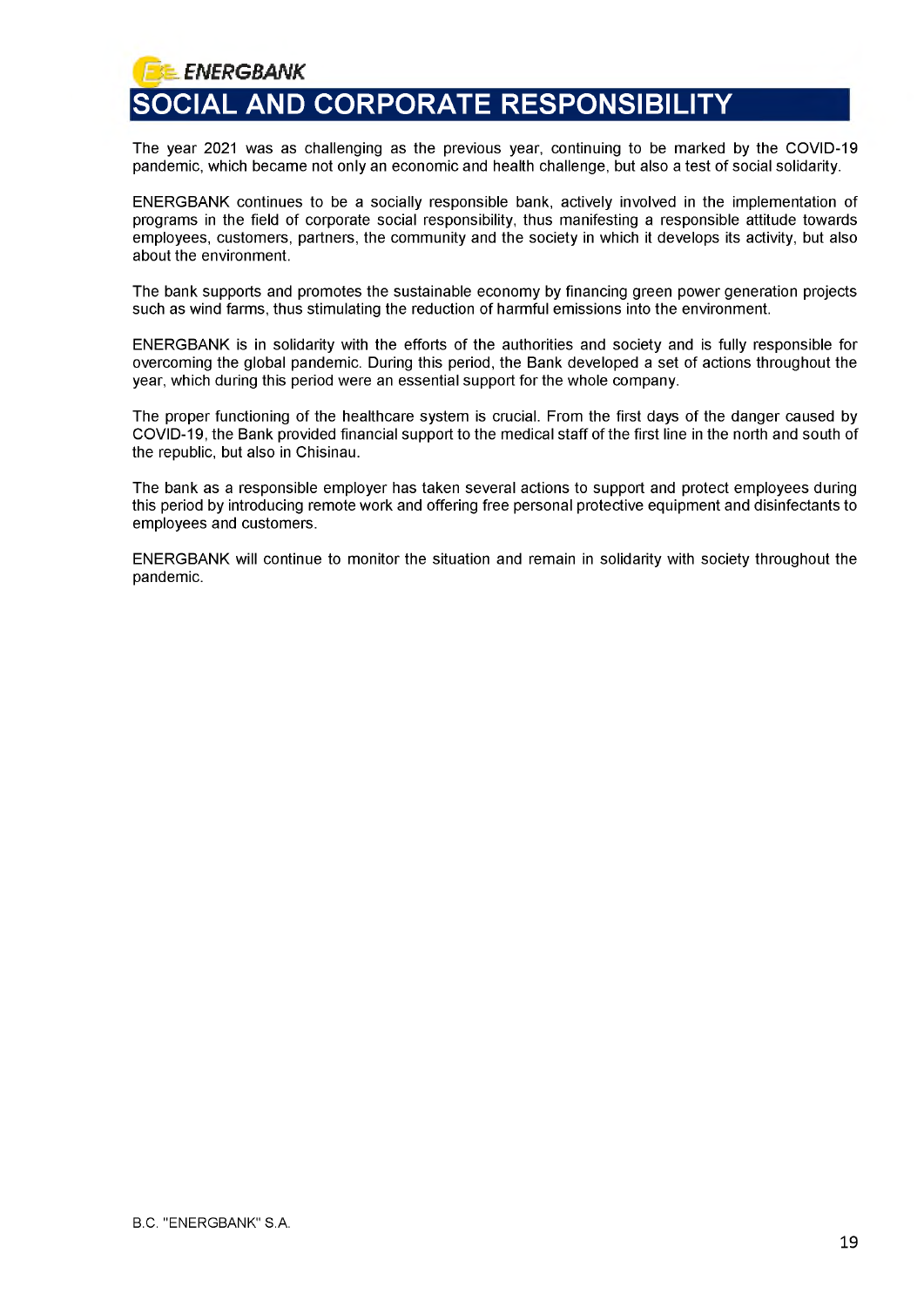<span id="page-20-0"></span>

Staff Policy of C.B. "ENERGBANK" J.S.C. for 2021, its main objective was to contribute to the achievement of the bank's strategic objectives by training and supporting a team of competent and professional employees.

In 2021, the personnel management was directed in creating the conditions for maintaining the quantitative and qualitative balance of the bank's employees and providing the necessary human resources to increase the financial profitability.

The process of selecting employees within the bank was based on transparent, neutral and objective criteria. Personnel selection sources consisted of internal reserves and external sources. The staff recruitment and selection system is a continuous and systematic process based on the planning of the necessary staff, which is carried out directly by the Human Resources Department or through the announcements regarding the vacancies placed in the corporate network (for internal competition), the website bank, job sites.

At the end of 2021, the writing staff of C.B. "ENERGBANK" J.S.C. it had 547 employees compared to 587 in 2020. The bank's network had 329 employees and only 218 Central Office.

The staff turnover ratio for 2021 was about 16%, which is considered a "healthy" staff turnover. The staff turnover is largely due to the implementation of the provisions of the Business Plan for 2021 which optimized the non-business structures and the universalization of functions in the Front Office. The optimization of non-business structures and the universalization of Front-Office staff had a positive influence on the indicators and the development of the Bank as a whole.

The average age of employees is about 41 years. The share of employees with higher university education is 73%.

In 2021, the continuous professional development activities of the staff was the major objective of the Bank and it has known significant progress.

The activities of continuous professional development of the staff or carried out through training programs for remote staff (e-learning, etc.), through online platforms with the use of information technologies. The training programs were developed based on the training needs and were addressed to all employees within the bank, both in the business segment and in the support areas, in order to increase the professional skills of the entire team of the bank. Thus, in 2021 approximately 277 employees benefited from training programs on deepening and acquiring new knowledge in team management in the banking system, risk management, preventing and combating money laundering and terrorist financing, taxation, accounting, labor law, conflict management interests, description of business processes, etc.

A major focus in 2021 was on training the Bank's network staff to develop customer negotiation skills, attract new customers and retain existing customers.

The training activities of the bank's staff were carried out thanks to a constructive collaboration with the development partners - the Association of Banks of Moldova, the Training House of Luxembourg and the Romanian Banking Institute, the League of Bankers of Moldova and training companies at national level.

For the newly hired staff in order to develop the initial professional skills in customer service, the understanding of the specifics of the bank's products and services focused on on-the-job training through mentoring.

The bank complies with labor legislation, as well as the regulations of local regulations related to the protection of occupational health and safety. During 2021, the Bank undertook measures to protect employees against the coronavirus pandemic, in particular by offering remote work schedule, flexible schedule, etc.

The Bank has a Remuneration Policy, which was revised in December 2021 to meet the Bank's long-term objectives, values and interests, integrity and ethical values, and is applicable to all employees of the Bank.

Recognition of exceptional behaviors associated with strategic values and objectives, as well as alignment with the provisions of the Bank's Code of Ethics is the basis for material motivation of employees.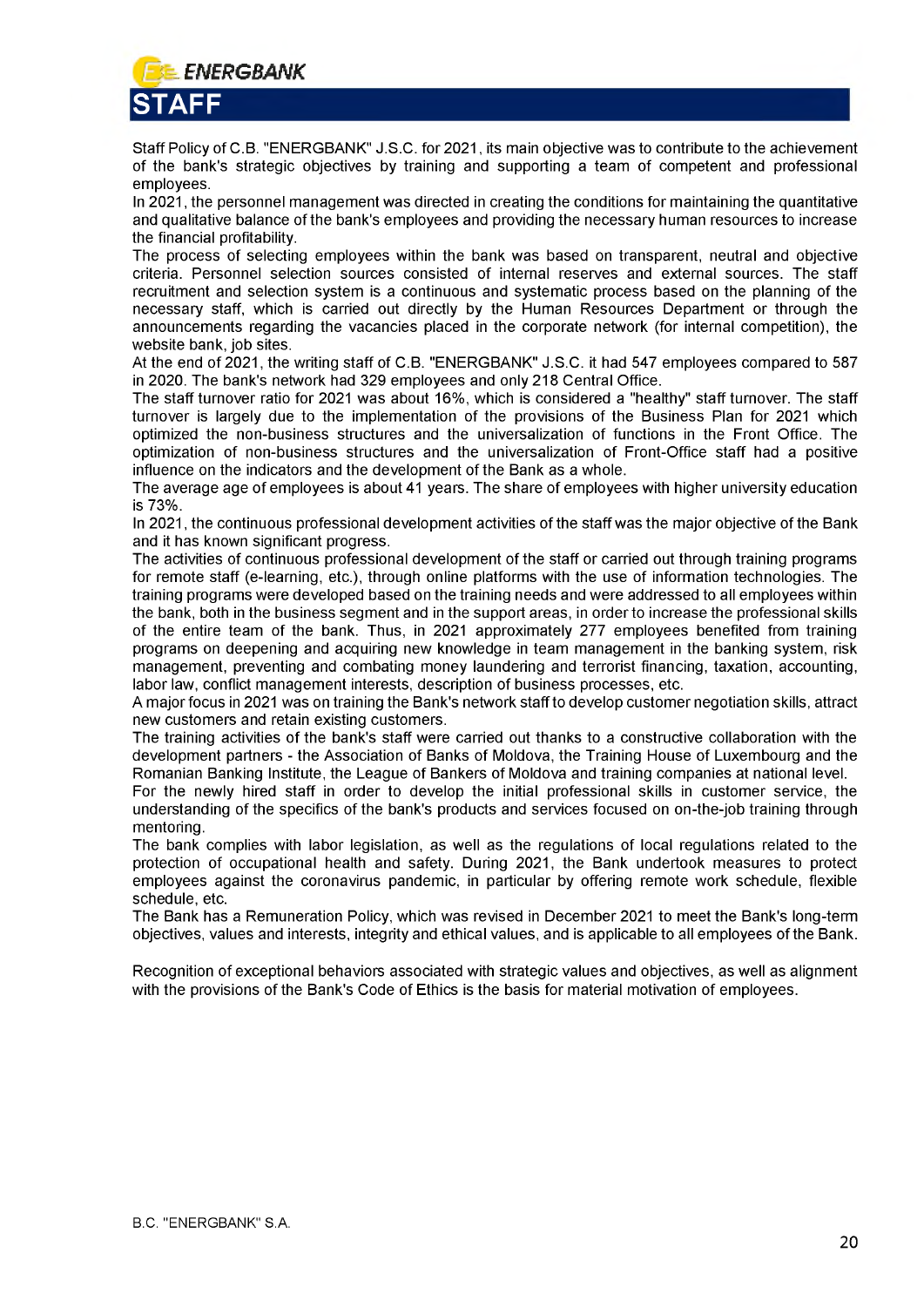### <span id="page-21-0"></span>f *ENERGBANK* **RISK MANAGEMENT**

The Risk management within the bank is fully integrated with the administrative decision-making process and is carried out centrally. The Risk Management and Compliance Department performs the methodological, analytical, control and reporting functions in the field of risk management, collects information on each type of financial risk and has current data on the Bank's risk profile. Periodically, but not less than once a quarter, the Risk Management and Compliance Department informs the Bank's Management Committee of exposure to significant risks for operational decisions. Periodically, but not less than once a quarter, the Risk Management and Compliance Department presents information to the Bank's Board on the current risk profile. The Board of the Bank establishes the risk management strategy, supervises the execution of this strategy and approves regulations, policies and risk management plans. The main purpose of risk management within the Bank is to comply with the prudential requirements of the National Bank of Moldova, as well as to take into account in a balanced way the interests of all stakeholders - customers, partners, shareholders, supervisory bodies, both in time and in long-term perspective. Responsibility for risk management establishes a three-level protection model as shown in the figure below:

«Process holders | «Risk Management, Compliance etc. •Internal Audit **Third line First line Second line** 

The first level of protection comprises the subdivisions whose activity is directly linked to the occurrence of the risk. The second level of protection performs the independent risk assessment, surveillance and critical analysis of the first level of protection. The third level of protection is the internal audit subdivision which analyzes the efficiency and correctness of the main risk management processes.

In order to effectively manage risks, namely anticipate them and identify vulnerabilities, the Risk Management and Compliance Department performs annual crisis simulations, generating extreme scenarios on all significant activities of the bank. The process identifies and analyzes the situations that may cause exceptional but possible losses, as well as their estimation, both in the foreseeable future and in the long term, after determining the amount of losses that may be recorded by the Bank. The results of the crisis simulations are reported to the Board of Directors and the Board of the Bank.

The normative basis of risk management is the legislation in force of the Republic of Moldova, the regulations and recommendations of the National Bank of Moldova, as well as the internal normative acts. In addition, in determining the risk management methodology, the Bank is guided by global best practices, mainly applying the current requirements of the European Central Bank and the Basel Committee on Banking Supervision (Basel III).

In order to improve the risk management system, the Bank is further developing its risk assessment methodologies, tools and mechanisms.

The Bank highlights the following types of significant risks:

### CREDIT RISK

Credit risk is the most significant for the entire banking system. The bank understands credit risk as a potential probability that borrowers / contractors will not meet their commitments to the bank on time or in full. The main body that manages credit risk is the bank's Credit Committee. To make decisions, the following structural subdivisions provide information to the Credit Committee: the Credit Department, the Legal Department, the Pledge Department, the Risk Management and Compliance Department. If necessary (for example, the degree of exposure) the Board and the Management Committee participate in the credit risk management process.

The main bearers of the Bank's credit risk are large legal entities, the retail segment, the Government of the Republic of Moldova, foreign banks, where correspondent accounts are opened.

The main methods of reducing credit risk are:

• thorough analysis of the activity of clients/contractors (both at the time of taking the risk exposure decision and throughout the life cycle of the exposure);

• acceptance of guarantees to ensure exposure (surety, pledge of movable and immovable property, pledge of funds, etc.);

• active work with non-performing loans with the application of different methods to reduce credit risk;

• setting limits on certain types of exposures;

• diversification of the loan portfolio and identification of the most favorable segments for lending (based on internal information and statistics, and having as a guide the situation in the banking sector as a whole and the trends of macroeconomic indicators).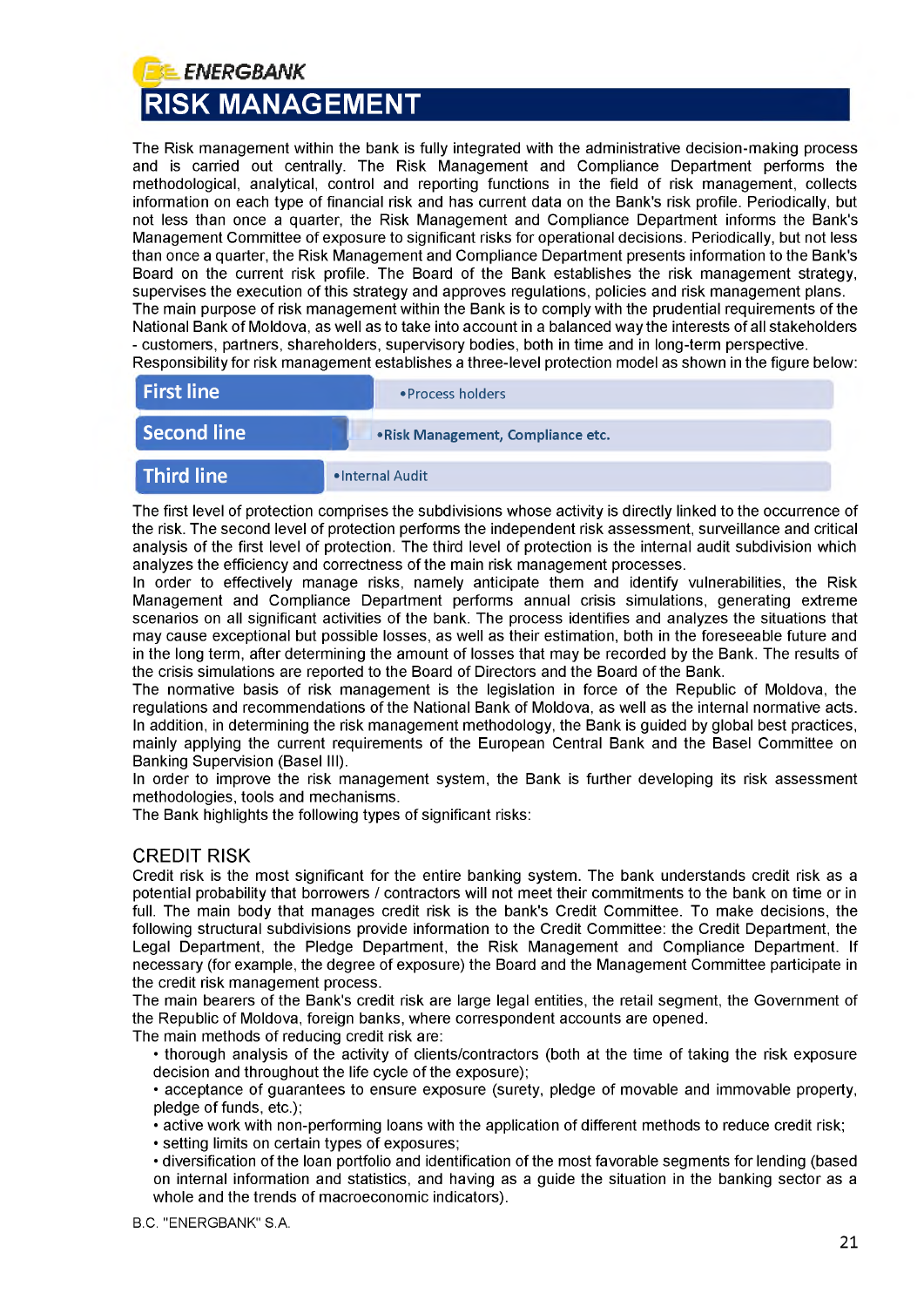

### MARKET RISK

The potential negative influence of market risk is the impact of changes in market conditions and macroeconomic conditions. The main market risks for the Bank are currency risk and interest rate risk. Currency risk is related to changes in foreign exchange rates at open foreign exchange positions. The Treasury Department is responsible for the operational management of foreign exchange risk. The Bank is exposed to interest rate risk due to a possible unfavorable change in interest rates on assets, liabilities and off-balance sheet instruments. Interest rate risk management is performed by the Assets and Liabilities Management Committee based on information provided by the Development Department, the Treasury Department and the Risk and Compliance Management Department.

### OPERATIONAL RISK

The Bank understands the operational risk of loss due to inadequacy or disruption of internal processes, the impact of the human factor, disruptions and errors in systems, and the influence of the external environment. The Risk Management and Compliance Department collects available information on operational risk events and submits a quarterly report to the Management Committee. On the basis of an analysis, the Committee shall approve the business plan to minimize the likelihood / impact of operational risks.

### LIQUIDITY RISK

Liquidity risk is defined by the bank as the inability to pay its bonds on time. Such a risk may arise from unbalanced financial assets and liabilities, but also from the immediate and simultaneous fulfillment of all its commitments. The Bank's Board / Management Committee is informed on a monthly basis about the short-term and long-term liquidity status, about balancing assets and liabilities in terms of terms. The Treasury Department is responsible for the day-to-day monitoring of liquidity positions.

### COUNTRY RISK AND TRANSFER

The Bank understands by country risk the risk of loss as a result of default (timely failure) of obligations by counterparties abroad due to economic or political conditions. The main share of the Bank's assets and liabilities belongs to local customers and contractors. Country risk arises in connection with the economic need to pay payments to customers abroad and to cooperate with money transfer systems. The main sources of information for country risk management are data from major global rating agencies and publications from media sources. This information is monitored by the Risk Management and Compliance Department no less than once a month.

### REPUTATIONAL RISK

Reputational (image) risk is caused by the appearance of negative material published in the media regarding the Bank's activity, which leads to the distrust of creditors, depositors and the market towards the integrity of the bank.

Every month, the Development Department monitors the publications and information about the Bank in the mass media (television and radio, in periodicals and on the Internet). The Bank aims to meet a low level of reputational risk, which does not lead to the recording of losses or non-realization of the profits estimated by the Bank.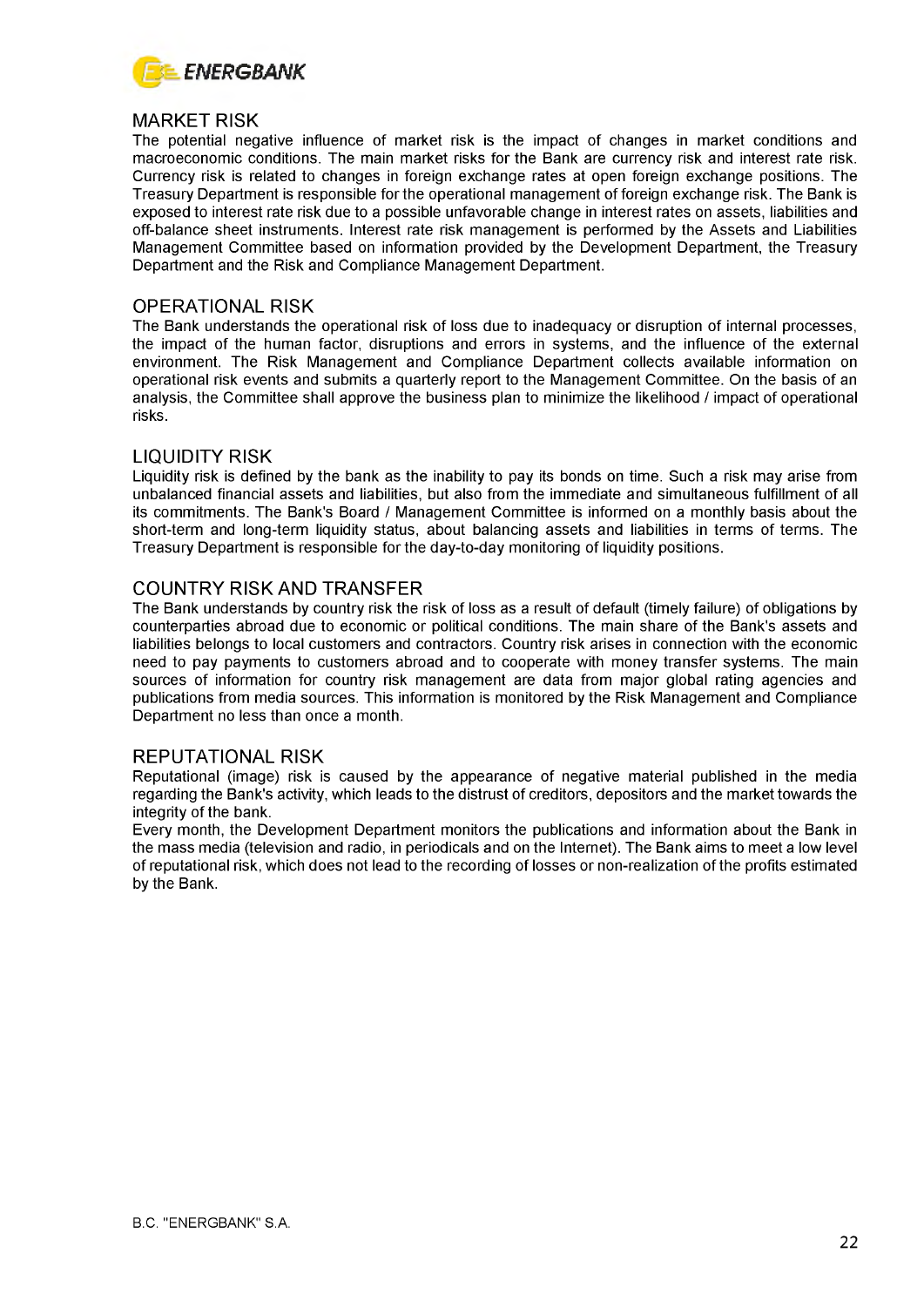<span id="page-23-0"></span>**f** *ENERGBANK* **ANNEX 1 NON-FINANCIAL STATEMENT**

The rule of art. 23 of the Law on accounting and financial report no. 287 of 15<sup>th</sup> of December 2017 stipulates that the subject of public interest, which meets the criteria, established for large companies and the average number of employees whose record period exceeds 500, must include in the management record the non-financial statement.

The non-financial statement contains information on the environment, social issues, staffing issues, respect for human rights and the fight against corruption and includes:

a) brief description of the subject's business model;

b) description of the approved policies and procedures applied, as well as the results received by the subject;

c) the basic risks and the way in which they are managed.

### BUSINESS MODEL

In its activity, the bank has the following objectives:

• Maintaining healthy organic growth by attracting customers through digitization;

• Maintaining the values of the bank through people, through the development and support of employees and recognizing their results;

• Maintaining efficient risk management through good quality of new assets and improving the quality of existing ones;

• Maintaining high liquidity and a stable capital base

• Focus on steady revenue growth and optimizing spending.

The bank does not aim to maximize profitability over a short period of time, but to focus on long-term efficiency. Business resilience is a priority.

In the future, the bank intends to support the universal business model - to actively collaborate with small and medium-sized businesses, to develop relationships with important corporate clients as well. In general, the bank's development strategy will be conservative.

### CORPORATE GOVERNANCE

The Bank is responsible for the existence of a strict system of governance, which must include at least the following:

- organizational structure and organizational process:
- $\checkmark$  the structure of the bank's management bodies, namely: competencies and obligations:
- $\checkmark$  structure and operation, general rules for carrying out the activity;
- $\checkmark$  risk management;
- $\checkmark$  internal control;<br> $\checkmark$  information sys
- information systems and business continuity;
- $\checkmark$  the requirements of the transparency of the activity.

The bank has internal rules that govern the structure of business management.

ENERGBANK operates under the Corporate Governance Code. The Code declares strict compliance with the requirements of the law and the application of ethical rules of general business conduct to all participants in the business community. The priority of the Bank's corporate conduct is to respect the rights and legal interests of shareholders and customers, to present information, to ensure the efficient management of business, to maintain financial stability and profitability. The code is available on the bank's website at[: http://energbank.com/ro/info.](http://energbank.com/ro/info)

The bank has three main corporate governance bodies: the general meeting of shareholders, the bank's management committee and the bank's board.

The General Meeting of Shareholders is the highest governing body. The General Assembly decides on key issues related to the bank's business, such as: introducing changes to the Bank's Articles of Association, issuing new shares, changing the structure of the Board, approving external auditors, distributing profits and more. The supervision of the financial-economic activity of the bank was ensured by the independent audit company. The Board of the Bank (within which the Audit and Risk Committee was established) performs supervisory functions and determines the development strategy of the Bank, ensures the management of internal audit and compliance risks, assists the Board in supervising the preparation and presentation of financial reports, ensuring high quality corporate governance, including the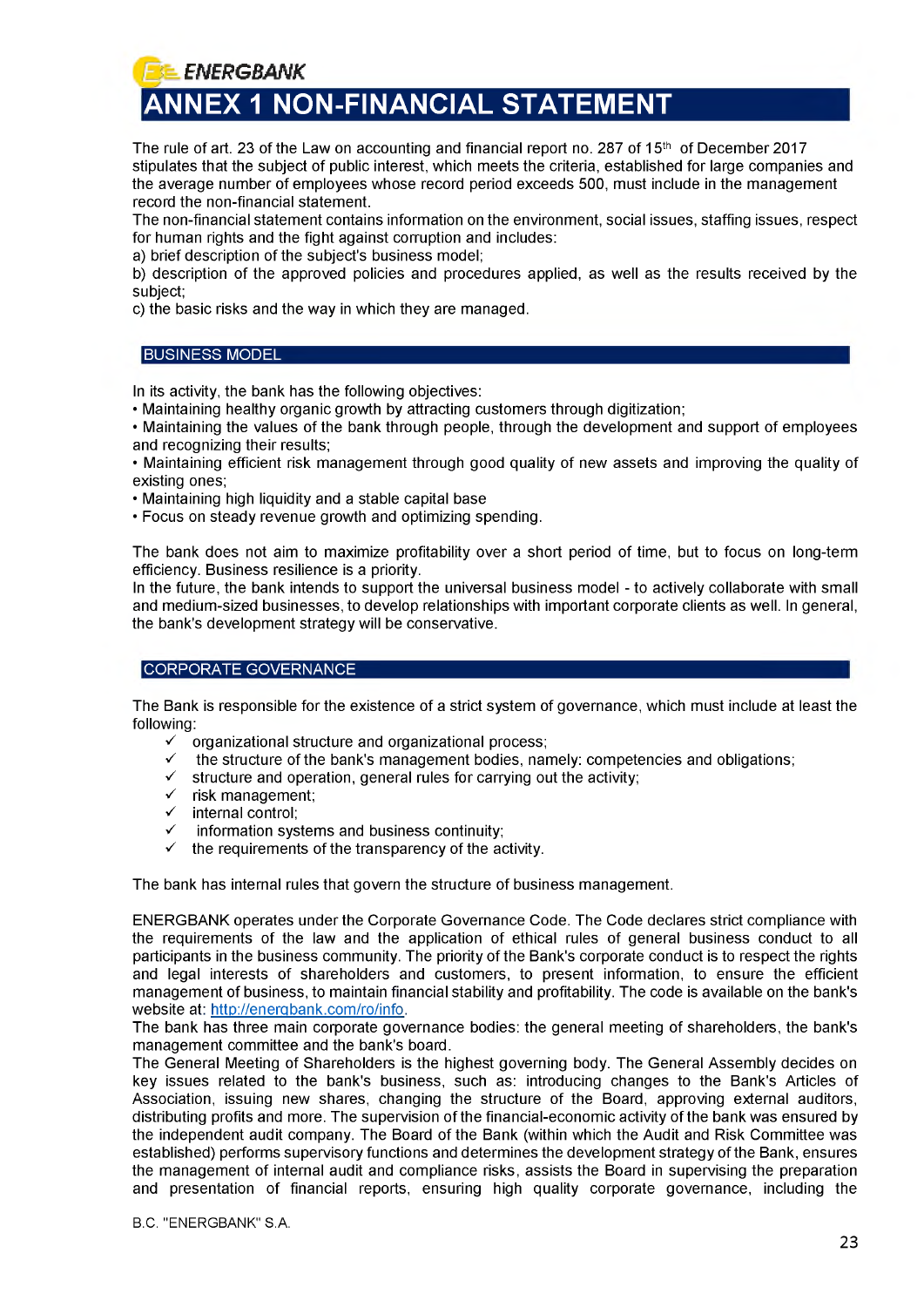

effectiveness of corporate control. The Assets and Liabilities Management Committee, the Credit and Pledge Committee contribute to increasing the efficiency of the various directions of the Bank's business. The priority tasks of the Board are: determining the development strategy of the bank and its directions, ensuring the attainment and protection of shareholders' rights, reviewing and approving business plans, and monitoring the activities of the management committee.

The management committee is responsible for the operational control of the bank's activity, it is a collegiate executive body, which carries out the current management of the activity. The bank's committee ensures compliance with the basic corporate principles and the implementation of policies, approved by the general meeting of shareholders and the bank's board in accordance with the requirements of internal regulations. The rights, obligations, areas of responsibility and the program of work of the general meeting of shareholders, the board and the management committee, as well as the committees, created by the board, are regulated by the corresponding internal normative documents. Number, structure, obligations and order of business of management bodies, code of compliance, code of ethics and corporate conduct.

ENERGBANK's internal control is based on:

- $\checkmark$  the existence of the internal control system;<br> $\checkmark$  the existence of independent functions of interiors
- the existence of independent functions of internal control;

The control function, which must be independent, shall delimit:

- $\checkmark$  the risk management function, which has the function of risk control for each type of activity;<br> $\checkmark$  compliance function:
- compliance function:
- $\checkmark$  internal audit function.

Internal control system - this system, which ensures the efficient execution and efficient execution of operations, adequate risk control, rational business development, the veracity of the information of the financial and non-financial records, both internal and external. The regulatory basis of internal control is also the basis for ensuring compliance with legislative and regulatory requirements, supervisory requirements, internal regulations and bank decisions.

The internal control system comprises all banking structures in general, including the activity of all operational subdivisions, support and control functions.

### RISK MANAGEMENT

ENERGBANK's activity is inextricably linked to risk acceptance. Thus, active risk management is the key task and will be an inalienable part of the bank's management. In order to determine, measure and manage risks in the most efficient way, Energbank has developed and implemented complex risk management, in which case the system is constantly being modernized. In particular, in addition to the legislative and regulatory requirements, the nature, amount and complexity of the bank's business and, consequently, the risks are taken into account. In addition, the risk management structure ensures that all key risks are measured and limited, and that, in general, the bank's business is assessed, taking into account the link between profitability and risk.

### **Principles of risk management**

The Bank has a system of risk management procedures and principles, aimed at detecting, measuring and controlling risks in order to control and manage them as significantly as possible. The principles of risk management shall be determined by the Council and shall include:

- $\overline{\smash{\bigtriangledown}}$  risk awareness;<br> $\overline{\smash{\bigtriangledown}}$  accepting risks:
- accepting risks:
- $\checkmark$  risk management:
- $\checkmark$  legislative requirements;
- $\checkmark$  complex approach: based on the risk assessment, it was demonstrated that the main types of risk of ENERGBANK are credit risk, market risk, operational risk and liquidity risk. The Bank aims to integrate these risks into a single system for measuring risks through the value of capital;
- $\checkmark$  independent control: the bank separates the strict and clear actions of taking risks from their management and control. This functional and organizational separation is ensured by the existence in the management structure of the Council of a special committee responsible for risk management.
- new products: any launch of a new product, which includes taking risks, their analysis is performed in advance.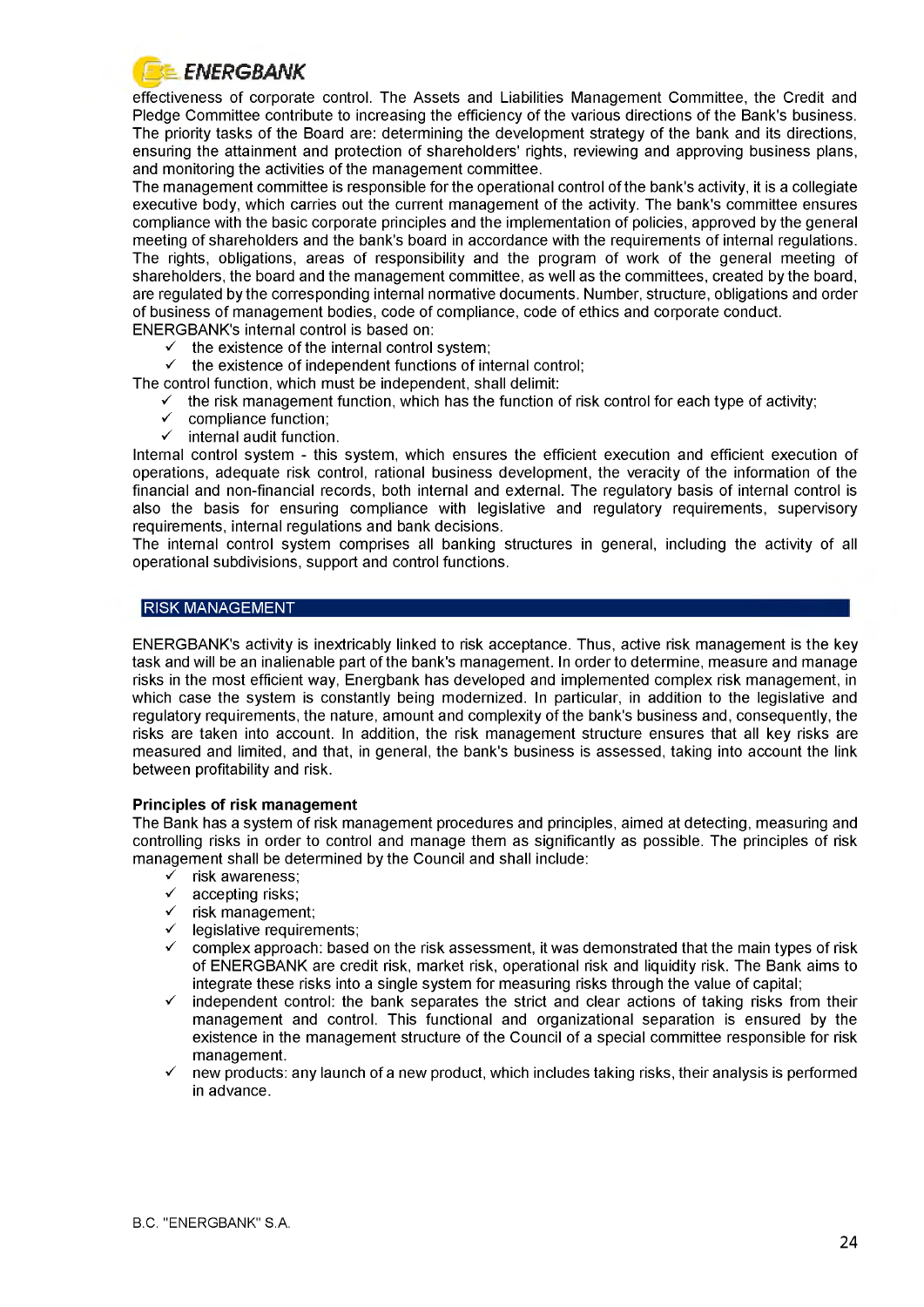

### **Organizing the risk management activity**

The risk management activity is the fundamental activity for the bank, and therefore almost all banking structures are involved in one way or another in this process. The basic organizational structures and their basic risk management obligations are set out below.

The ENERGBANK Board ensures the proper organization and continuous development of the risk management activity. He is constantly preparing and reviewing the business plan and general strategies regarding the bank's activity, he is responsible for this activity.

The Board's Audit and Risk Committee examines the general principles of risk management and ensures proper management through risk management policies, standards and methods, supporting risks within clearly defined limits. By monitoring the implementation of these policies, standards and methodologies, the Committee shall ensure that risks occur or, when they do occur, limit their action. The Risk and Liability Management Committee (ALCO) manages the bank's balance sheet structure, liquidity risk, sets and controls the limits of liquidity and market risk, and effectively manages the bank's capital in order to achieve sufficient revenue in accordance with risk parameters.

The credit committee shall manage the credit risk, be responsible for the credit policy and credit decisions in accordance with the powers established by the statement.

Quality assurance and internal control in risk management consists in ensuring the integrity, security and operation of processes, models, calculations and data sources in order to ensure compliance with all applicable legal rules and to achieve the highest standards in risk management. The two important functions for ensuring independent control are performed by the internal audit department and the compliance department. Internal audit is a legislative requirement and the basic system of internal control. The audit regularly evaluates all business processes and contributes to their consolidation and refinement. The compliance department is responsible for ensuring that the requirements of the legislation are complied with as an integral part of the internal control system. In addition, the objective and independent audit of potential issues is provided in the annual audit of the financial statements by independent audit firms.

### SOCIAL RESPONSIBILITY, STAFF, ENVIRONMENTAL PROTECTION, OTHERS

Social responsibility

ENERGBANK permanently implements the measures, related to social responsibility, supporting annually directly or through specialized funds/associations of the group of low-income people.

The Bank also participates in supporting scientific, cultural, sporting, medical, study, environmental, national or regional events.

ENERGBANK does not have an integrated policy or procedure in the field of environmental or social management, it does not include the relevant aspects in this field in various applicable corporate documents, which include concrete business issues.

The fundamental (central) social task consists in the formation of the internal organizational culture through: the working conditions of the employees; reward system; work motivation systems; the means of evaluating the functions, the standardization of the work; information and management systems; permanence of mutual relations with customers through the quality, sustainability, price of the proposed products and services; availability to change; the existence of a desire to assume responsibility; complete and efficient use of working time; the mutual relationship of personal interests with the interests of the enterprise.

### **STAFF**

ENERGBANK has re-examined its personnel policy and the value of its work, trying to adapt to current needs, in order to respond to the changing banking environment.

In 2021, taking into account the economic context, labor migration, lack of qualified staff, the bank focused its attention on maintaining qualified staff, as well as on the training of newly recruited staff. Thus, in order to support the necessary qualification in the bank, actions were carried out to select the staff according to their professional training. The evolution of the structure of the level of education obtained by the bank's staff indicates the bank's interest in satisfying the staff's need by using collaborators with higher education. In order to improve the training, education and retraining of the bank's staff, the training process is carried out continuously and is planned through courses with the attraction of foreign lecturers or the use of local teachers. in accordance with the provisions of the collective agreement in force. The annual training plan is a systematic process of changing the behavior, knowledge and motivation of employees to improve the balance between personal characteristics and professional requirements.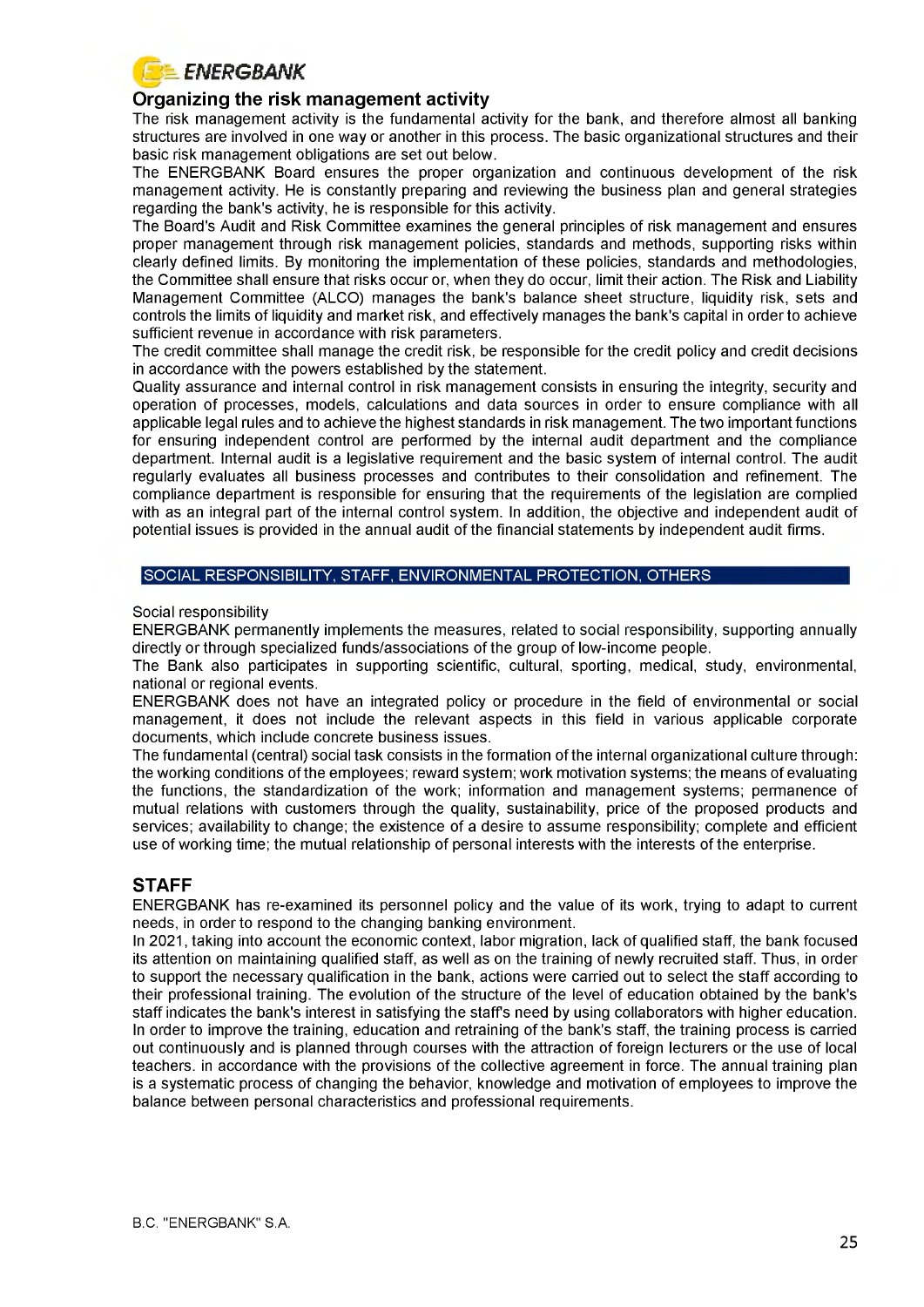

### **Fighting corruption**

The Bank has implemented internal regulations, additional controls, oriented in the fight against corruption, its main purpose:

• determining the principles and rules necessary to detect and prevent potential corruption for the protection of the integrity and reputation of the bank

• to provide general information to employees on the measures taken by the bank to detect, mitigate and manage risks related to corruption.

The anti-corruption program includes such elements as regular assessment of the risk of corruption, appropriate rules in specific areas, ensuring secure and accessible channels of information through which employees can report on the violation of the principles of corruption in a confidential manner (whistleblowing), reports of bodies driving.

The bank is not tolerant to acts of corruption. Acts of corruption are prohibited regardless of how they are committed and whether they have been committed directly or indirectly. The bank does not allow the participation of its employees or third parties in corruption schemes. The Bank is oriented towards the implementation of the anti-corruption program to fight the risks of corruption and to ensure the creation of the appropriate culture, which ensures the exclusion of acts of corruption as such.

### **Environmental protection**

ENERGBANK complies with the current legal and environmental basis for environmental protection and is constantly working to reduce the influence of its operational activity on the environment.

### **Respecting the human rights**

ENERGBANK has reaffirmed its commitment to respect for human rights through its actions, undertaken along the way, with its own set of values, principles and rules. The Bank is taking this question seriously, first and foremost, in order not to provoke or contribute to the violation of human rights in any way through its day-to-day business. At the same time, the bank aims to maximize its positive impact on human rights issues through such actions as the development of fair financial products and services, compliance with the code of conduct, support for charity, and so on. Last but not least, in its activity ENERGBANK maintains an open and permanent dialogue with its shareholders in order to guarantee that it takes into account their legal expectations.

Balanov G.

Chairman of the Board Chairman of the Management Committee

may Vasilachi lu.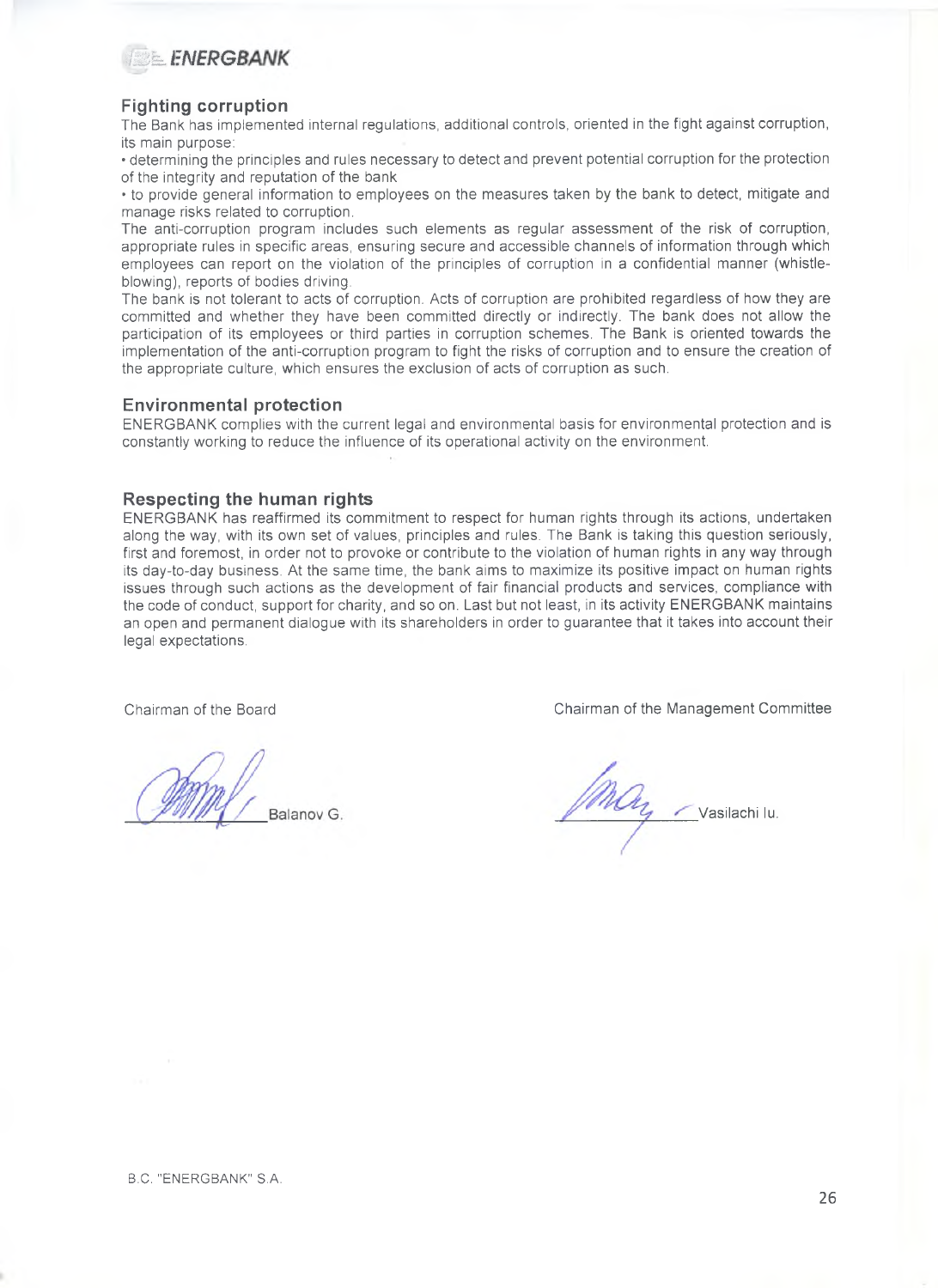

### <span id="page-27-0"></span>**ANNEX 2 CORPORATE GOVERNANCE STATEMENT "RESPECTS OR EXPLAINS"**

| No.<br>crt.    | Question                                                                                                                                                                                                                                                                                                              | Yes                          | <b>NO</b> | If NO, explain:                                                                                                                                                                               |
|----------------|-----------------------------------------------------------------------------------------------------------------------------------------------------------------------------------------------------------------------------------------------------------------------------------------------------------------------|------------------------------|-----------|-----------------------------------------------------------------------------------------------------------------------------------------------------------------------------------------------|
| 1              | Does C.B "ENERGBANK" J.S.C. have a<br>personal web page? Indicate its name.                                                                                                                                                                                                                                           | Yes<br>http://energbank.com/ |           |                                                                                                                                                                                               |
| $\overline{2}$ | Has C.B "ENERGBANK" J.S.C. developed<br>the Corporate Governance Code, which<br>describes the principles of governance,<br>including changes to it?                                                                                                                                                                   | Yes                          |           |                                                                                                                                                                                               |
| 3              | The corporate governance code is posted on<br>own website of C.B."ENERGBANK" J.S.C.,<br>with the date of the last change?                                                                                                                                                                                             | Yes                          |           | According to art. 36 of<br>the Law on the activity<br>of banks no. 202 of<br>06.10.2017, the<br><b>Censors Commission</b><br>was excluded from the<br>organizational structure<br>of the Bank |
| 4              | The Corporate Governance Code sets out<br>the functions, powers and responsibilities of<br>the board, the executive body and the<br>C.B."ENERGBANK" J.S.C.?                                                                                                                                                           | Yes                          |           |                                                                                                                                                                                               |
| 5              | Does the annual report of the Management<br>Committee (the executive body) contain a<br>chapter on corporate governance, which<br>describes all the relevant elements, related<br>to corporate governance, recorded during<br>the record period?                                                                      | Yes                          |           |                                                                                                                                                                                               |
| 6              | Does C.B. "ENERGBANK" J.S.C. nsure an<br>equal attitude towards all shareholders,<br>including minority and foreign owners,<br>owners of simple and/or preferential shares?                                                                                                                                           | Yes                          |           |                                                                                                                                                                                               |
| 7              | C.B. "ENERGBANK" J.S.C. has it developed,<br>proposed and approved the procedures for<br>convening and holding the regular and<br>efficient holding of general meetings of<br>shareholders, without infringing on the right<br>of each shareholder to express their opinion<br>freely on all the questions discussed? | Yes                          |           |                                                                                                                                                                                               |
| 8              | C.B. "ENERGBANK" J.S.C. publishes<br>information on the following aspects of<br>corporate governance on its website:                                                                                                                                                                                                  | Yes                          |           |                                                                                                                                                                                               |
|                | 1) general information about C.B.<br>"ENERGBANK" J.S.C. - historical<br>information, types of activity, registration data<br>and others;                                                                                                                                                                              | Yes                          |           |                                                                                                                                                                                               |
|                | 2) C.B. "ENERGBANK" J.S.C. repport on<br>compliance with corporate governance<br>principles and legislation;                                                                                                                                                                                                          | Yes                          |           |                                                                                                                                                                                               |
|                | 3) The Statute of C.B. "ENERGBANK"<br>$J.S.C$ ;                                                                                                                                                                                                                                                                       | Yes                          |           |                                                                                                                                                                                               |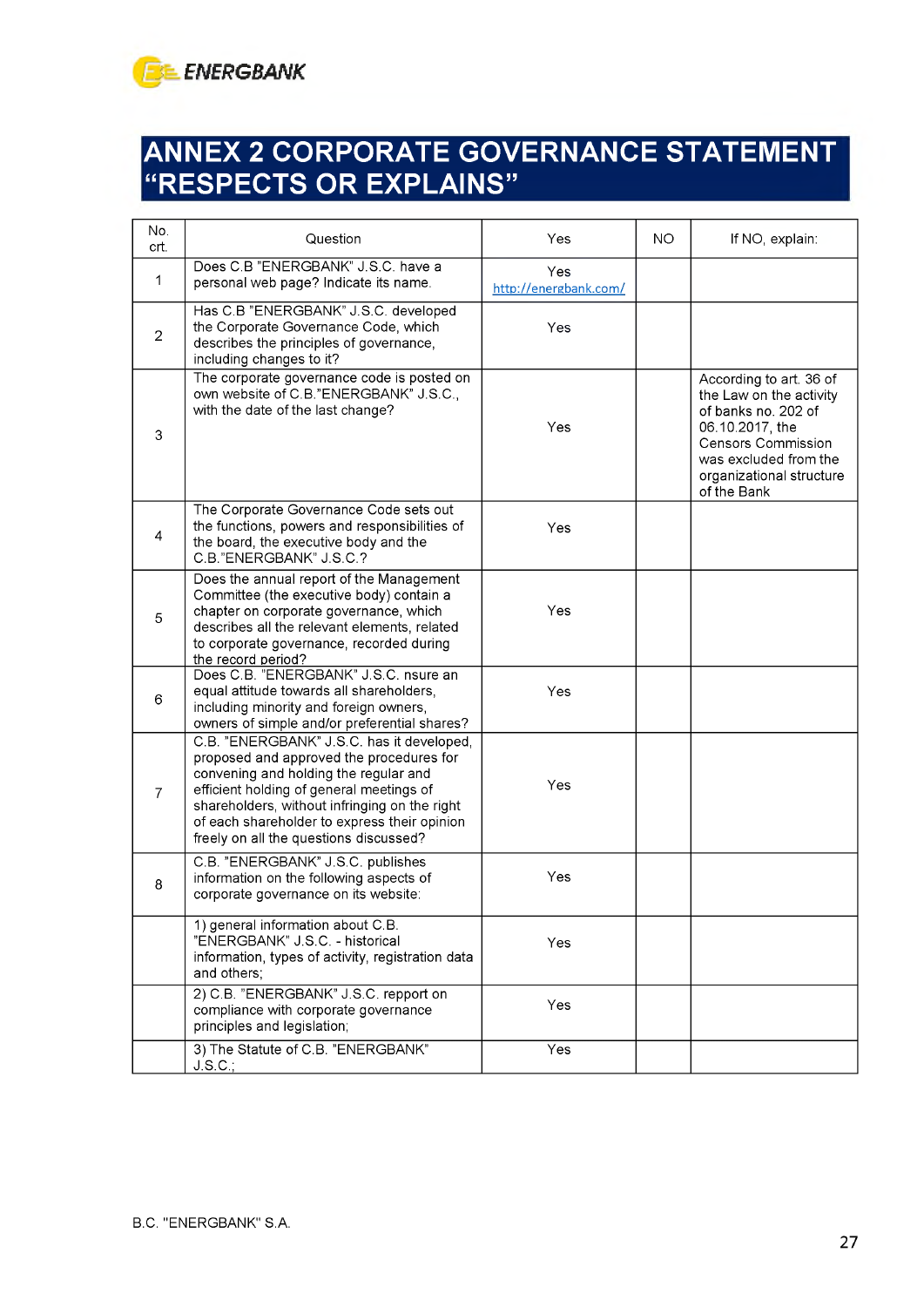

### **E** ENERGBANK

|    | 4) C.B. "ENERGBANK" J.S.C. rules and C.B.<br>"ENERGBANK" J.S.C. board rules, of the<br>executive body and the board of auditors, as<br>well as the remuneration policy for the<br>members of the management bodies and the<br>regulation of the procedure for convening<br>and holding the general meeting of<br>shareholders, if this procedure has been<br>approved; |     | No. | The normative acts are<br>published in the manner<br>provided by the<br>legislation of the<br>Republic of Moldova |
|----|------------------------------------------------------------------------------------------------------------------------------------------------------------------------------------------------------------------------------------------------------------------------------------------------------------------------------------------------------------------------|-----|-----|-------------------------------------------------------------------------------------------------------------------|
|    | 5) the financial reports and annual reports of<br>B.C. ENERGBANK S.A.;                                                                                                                                                                                                                                                                                                 | Yes |     |                                                                                                                   |
|    | 6) information on the internal audit (audit<br>committee) and the external audit of the C.B.<br>"ENERGBANK" J.S.C.;                                                                                                                                                                                                                                                    | Yes |     |                                                                                                                   |
|    | 7) information on the members of the<br>executive body, the members of the board of<br>C.B. "ENERGBANK" J.S.C. and the<br>members of the board of auditors (separately<br>for each member). Indicate work experience,<br>positions held, information on the number of<br>shares belonging to them, as well as an<br>indication of their independence;                  | Yes |     |                                                                                                                   |
|    | 8) the shareholders, who hold at least 5% of<br>the shares of C.B. "ENERGBANK" J.S.C., as<br>well as the information regarding the<br>changes introduced in the shareholders 'lists;                                                                                                                                                                                   | Yes |     |                                                                                                                   |
|    | 9) any other information to be published by<br>C.B. "ENERGBANK" J.S.C. in accordance<br>with the large transactions, any other<br>important information, press releases of C.B.<br>"ENERGBANK" J.S.C., archiving information<br>regarding the company's reports for the<br>previous periods;                                                                           | Yes |     |                                                                                                                   |
|    | 10) Corporate governance statement.                                                                                                                                                                                                                                                                                                                                    | Yes |     |                                                                                                                   |
| 9  | Can the shareholder use the electronic<br>information regarding the convening of the<br>general meeting of shareholders (at his<br>request)?                                                                                                                                                                                                                           | Yes |     |                                                                                                                   |
| 10 | C.B. "ENERGBANK" J.S.C. publishes on its<br>own website (in a separate chapter) the<br>information about the general meetings of<br>shareholders:                                                                                                                                                                                                                      | Yes |     |                                                                                                                   |
|    | 1) the decision to convene the general<br>meeting of shareholders?                                                                                                                                                                                                                                                                                                     | Yes |     |                                                                                                                   |
|    | 2) the draft decisions to be examined<br>(agenda materials / documents), as well as<br>any other information related to the<br>questions on the agenda?                                                                                                                                                                                                                | Yes |     |                                                                                                                   |
|    | 3) approved decisions and voting results?                                                                                                                                                                                                                                                                                                                              | Yes |     |                                                                                                                   |
| 11 | Is there a corporate secretary position within<br>C.B. "ENERGBANK" J.S.C.?                                                                                                                                                                                                                                                                                             | Yes |     |                                                                                                                   |
| 12 | Is there a specialized subdivision/person<br>within C.B. "ENERGBANK" J.S.C. for<br>maintaining relations with investors?                                                                                                                                                                                                                                               | Yes |     |                                                                                                                   |
| 13 | Is the Board convened at least once a<br>semester to monitor the activity of C.B.<br>"ENERGBANK" J S.C.?                                                                                                                                                                                                                                                               | Yes |     |                                                                                                                   |
| 14 | Are all transactions with the interested<br>parties opened through the website of C.B.<br>"ENERGBANK" J.S.C.?                                                                                                                                                                                                                                                          | Yes |     |                                                                                                                   |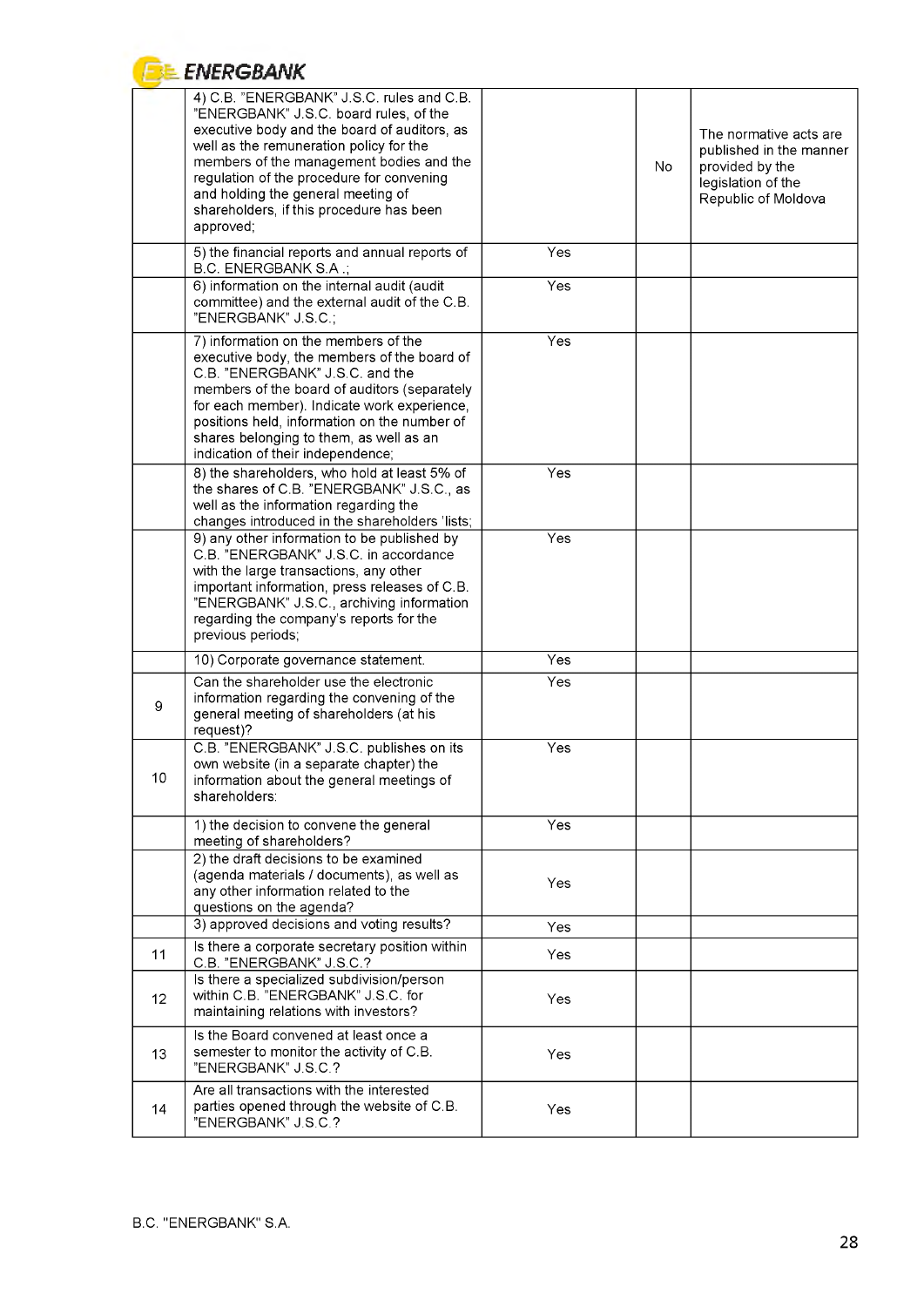|    | <b>ENERGBANK</b>                                                                                                                                                                                                                                                                   |     |     |                                                                                                                                                                                                                                                                                                                  |
|----|------------------------------------------------------------------------------------------------------------------------------------------------------------------------------------------------------------------------------------------------------------------------------------|-----|-----|------------------------------------------------------------------------------------------------------------------------------------------------------------------------------------------------------------------------------------------------------------------------------------------------------------------|
| 15 | Has the Board of C.B. "ENERGBANK"<br>J.S.C./ the executive body approved the<br>procedure for detecting and properly<br>resolving situations with the presence of<br>conflict of interest?                                                                                         | Yes |     |                                                                                                                                                                                                                                                                                                                  |
| 16 | Does the person concerned comply with the<br>provisions of the law and the provisions of<br>the Corporate Governance Code relating to<br>transactions with the presence of a conflict of<br>interest?                                                                              | Yes |     |                                                                                                                                                                                                                                                                                                                  |
| 17 | Does the structure of the board of C.B.<br>"ENERGBANK" J.S.C. ensure a sufficient<br>number of independent members?                                                                                                                                                                | Yes |     |                                                                                                                                                                                                                                                                                                                  |
| 18 | Is the election of the board members of C.B.<br>"ENERGBANK" J.S.C. based on the<br>transparent procedure (objective criteria<br>regarding professional qualification, etc.)?                                                                                                       | Yes |     |                                                                                                                                                                                                                                                                                                                  |
| 19 | Is there a remuneration committee within<br>C.B."ENERGBANK" J.S.C.?                                                                                                                                                                                                                |     | No. | According to art. 44 (2)<br>"Law on the activity of<br>banks", the existence of<br>a remuneration<br>committee is not<br>mandatory.                                                                                                                                                                              |
| 20 | Is the remuneration policy of C.B.<br>"ENERGBANK" J.S.C. approved by the<br>general meeting of shareholders?                                                                                                                                                                       |     | No. | The internal regulations<br>related to the<br>remuneration of the<br>members of the Bank's<br>Board of Directors are<br>approved by the<br>General Meeting of<br>Shareholders, those<br>related to the<br>remuneration of the<br>employees' work - by<br>the Board and the<br>Board of Directors of<br>the Bank. |
| 21 | Is the remuneration policy of C.B.<br>'ENERGBANK" J.S.C. presented in the<br>Statute/Internal Regulations and/or the<br>Internal Regulations and / or the Corporate<br>Governance Code?                                                                                            | Yes |     |                                                                                                                                                                                                                                                                                                                  |
| 22 | Does C.B. ENERGBANK" J.S.C. publish<br>information in Russian and/or English on its<br>website?                                                                                                                                                                                    | Yes |     | In Russian                                                                                                                                                                                                                                                                                                       |
| 23 | Is there an Audit Committee within C.B.<br>"ENERGBANK" J.S.C.?                                                                                                                                                                                                                     | Yes |     |                                                                                                                                                                                                                                                                                                                  |
| 24 | Does BC "ENERGBANK" SA, the financial<br>instruments of which are admitted to auction<br>on the regulated market, present to the<br>regulated market its Declaration regarding<br>the coordination or non-coordination with the<br>provisions of the Corporate Governance<br>Code? | Da  |     |                                                                                                                                                                                                                                                                                                                  |